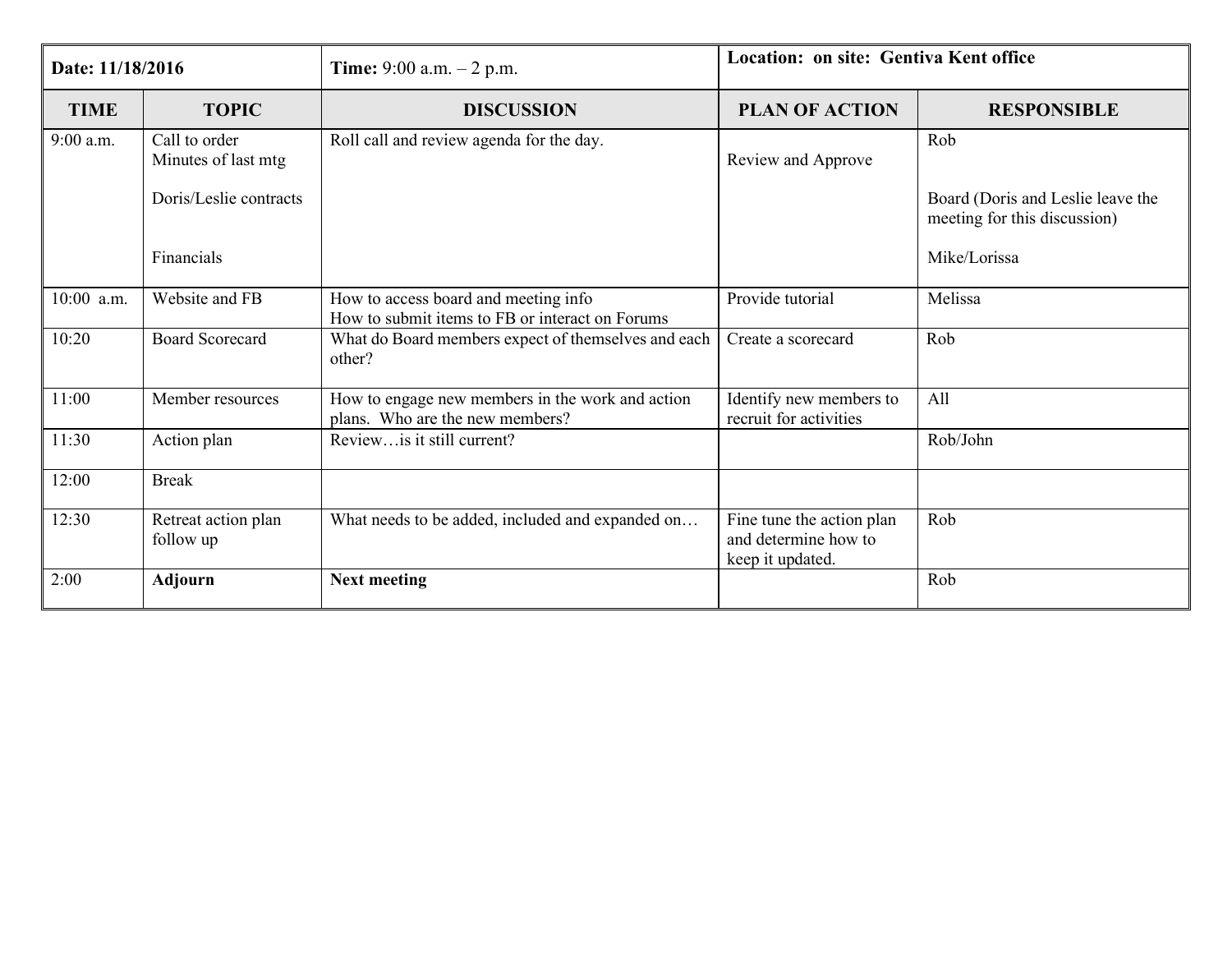#### **HCAW November 2016 Legislative Update**

Prepared by Leslie Emerick

#### **Legislative Overview**

The results of the election on November  $8<sup>th</sup>$  are in. The national election will have big impacts on healthcare in Washington state. If the Affordable Care Act (ACA) is eliminated that means funding for many of the transitions in care and readmissions projects go away under the Medicaid program and Healthier WA. Also, smaller issues like expanding concurrent care to children. Hundreds of thousands of Washington citizens depend on their health care provided under the ACA. They say that they will repeal and replace, but with what? And how will WA state adapt?

On the state level, it appears that the balance of power will stay the same with Jay Inslee as Governor, the Senate controlled by Republicans and the House controlled by Democrats. That will mean another contentious legislative session to find money to fund education under the McCleary Decision by the Supreme Court…who is still fining them \$100,000 a day.

#### *State Agency Issues*

#### **Health Care Authority**

#### **Pediatric Concurrent Care Rules Pending**

The Health Care Authority has sent out a draft document for our review regarding WAC 182-551- 1860. Under Section 2301of the Affordable Care Act of 2010, which allows terminally ill pediatric patients who have elected the hospice benefit to continue to receive Medicaid and CHIP services "without forgoing any other service to which the child is entitled under Medicaid for treatment of the terminal condition", including curative and life prolonging treatments. HCA has struck out the work "curative" and we want it back in. The CR 102-Public Hearing was on November 8<sup>th</sup> at 10 am in Olympia.

#### **Medically Intensive Children and Adults Reimbursement Rates**

We met with the Health Care Authority (HCA) to review a draft of the Performance Measures to prove that private duty nursing for Medically Intensive children is saving the state money. Private duty home care agencies provided comment on the draft and we will see what HCA comes up with. It was a great discussion with lots of good feedback about how MICP works with agencies in the real world..

#### **Home Health & Medically Intensive Nursing Report to the Legislature**

ESHB 2376 (Operating budget bill) requires a report due to legislature by December 2016 that develops a plan for home health and medically intensive agencies to increase access to care and to reduce readmissions. We have received a draft report to review and they will finalize for the legislature soon. I am speaking with some legislators over the fall legislative days about how to move the proposal forward during the legislative session.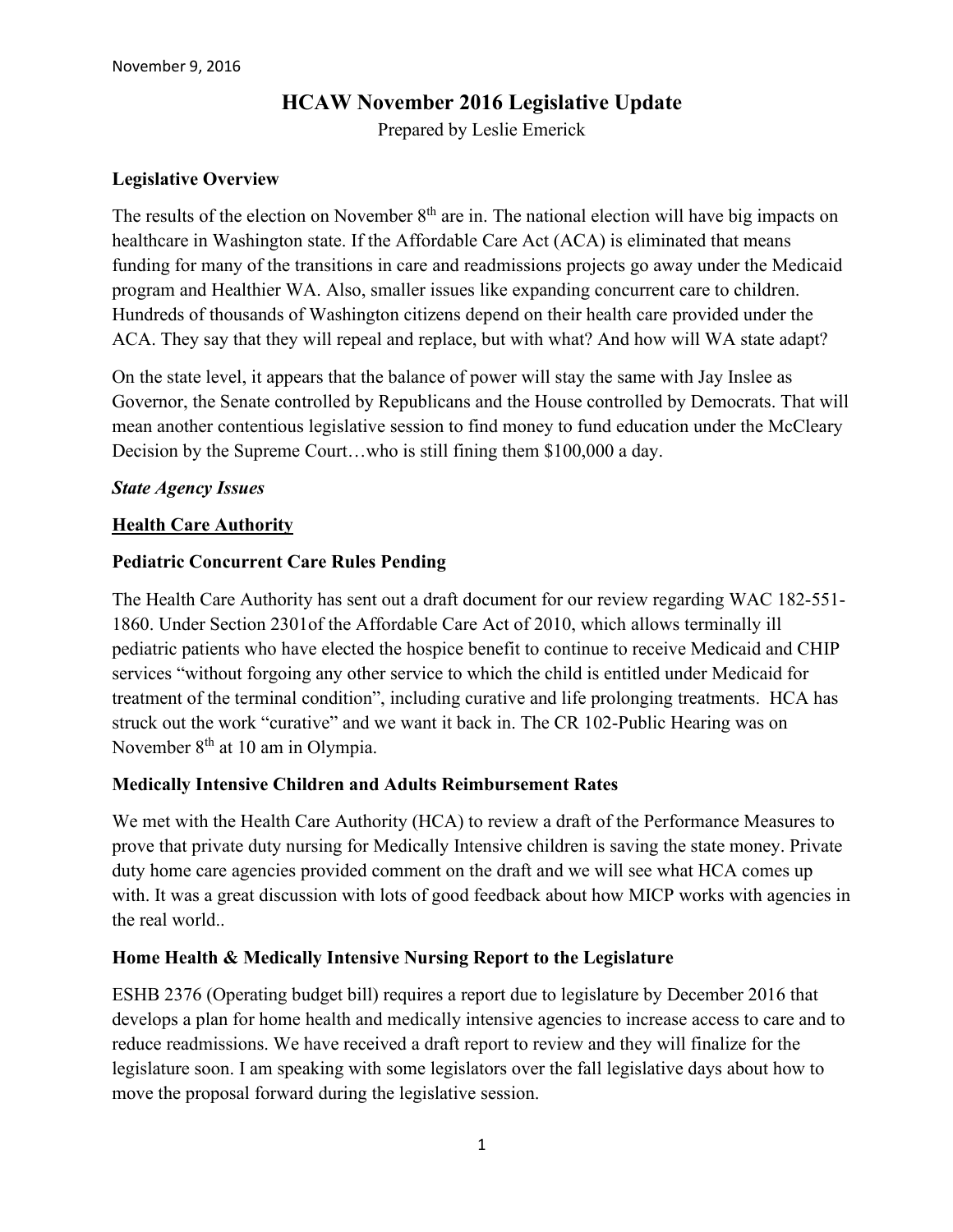November 9, 2016

#### **Hospice Rates Methodology, WAC 182-551-1510, (WSR 16-20-039)**

Purpose: The agency is amending WAC 182-551-1510 to add new language that reflects a two percent payment reduction to hospice providers who did not comply with the Medicare Quality Data Reporting Program under 42 U.S.C. Sec.1395f(i)(5)(A)(i).

#### **Department of Health**

#### **In-Home Services Rules**

DOH hosted a final in-home services rule workshop focusing on Hospice agencies and Hospice Care Centers on October 3<sup>rd</sup>. I will provide a new draft as soon as DOH In-Home Services Manager John Hilger sends it back out to us for a final look. There was a good discussion on the fee increases and how to equitably charge for the time it takes for a surveyor to work with each program. New home care agencies are the most time consuming so you may see larger fee increases there. More to come!

#### **Home Care Aide Rulemaking**

Still in progress. Mainly matching DSHS Rules with DOH home care aide rules. Have not seen a CR 102 to review yet.

#### **NCQAC Fee Increases**

There is a fee increased being proposed for RNs and LPNs. Let me know if you want more information and I will send you the proposal. The hearing for the Fee Rules will be held on November 30, 2016 at 1:00 PM at the Department of Health.

#### **NCQAC Nursing Assistants Rules**

Nursing Assistants' current practice is largely defined by where they work and what they do and not by their credentials. These rules would clarify their practice and to not limit their practice to specific tasks, but based on what they are trained and competent to do. Additionally, the nursing assistant education rules need to be updated.

#### **Department of Health- Hospice CON**

WSHPCO members have expressed concerns regarding changing the average daily census from 35 to 25 in the rule update. The last stakeholder meeting was on October  $6<sup>th</sup>$ . They are going back to the "drawing board" on some of the issues and we will continue to have stakeholder meetings. It's been a contentious process, but better to get it right than substandard. More to come!

#### **Unintentional Poisoning Workgroup and the Prescription Monitoring Program**

Kathy Lofy, MD, State Health Officer did a presentation on the Opioid Epidemic in WA State. The statistics are alarming around the country. This is a "man-made" epidemic. The state is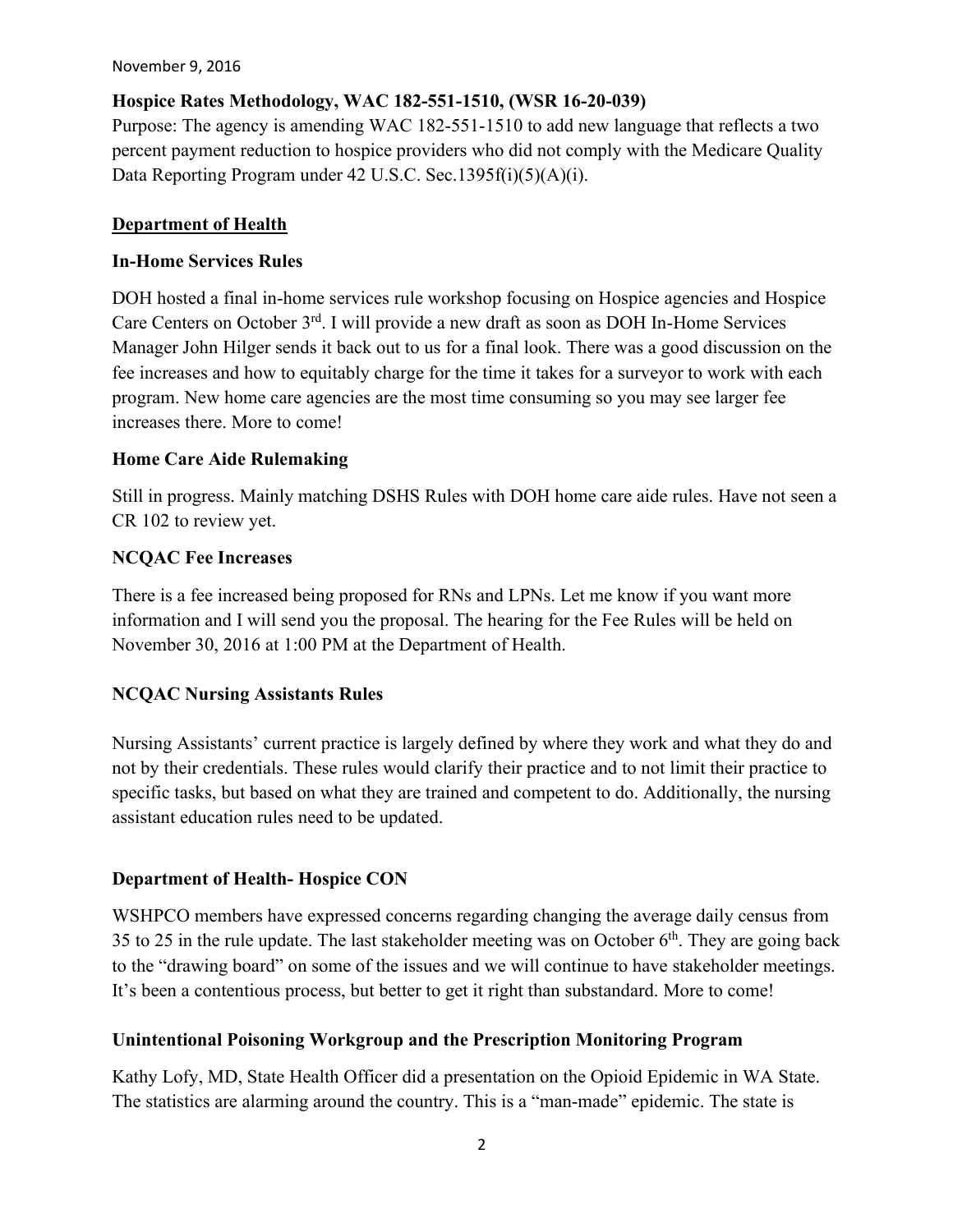#### November 9, 2016

working on an Opioid Response Plan to address the issue. I am making sure that hospice usage of opioids access for dying patients is not reduced.

#### **Dementia Collaborative Workgroup**

I attended the Dementia Coalition meeting on October 28th in Tukwila. They are developing a plan to implement the state Alzheimer's Plan using existing financial resources. They are aware of palliative care and hospice issues and it's a high priority to include in the implementation plan.

#### **Governor Inslee "Call to Action for the Opioid Epidemic in WA State" October 7th**

I attended the Governor's meeting in Seattle to listen to his announcement on the call to action. I monitor to make sure that opioids for palliative care and hospice are not impacted by the reductions needed to reduce addiction in our state.

#### **WA State Senior Lobby Fall Conference**

David Bucker presented in Dr. Mimi Pattison's place at the fall conference. There were about 500 attendees including Governor Inslee and a video from Senator Patti Murry on aging issues in Congress. Senator Karen Keiser introduced the topic of end of life care and the work that the Aging and Long Term Care committee is doing around this issue. David did a great job discussing such a serious topic to a large crowd. People were very engaged and interested. There were lots of questions afterwards and he did well following up with good answers!

#### **Update on SSB 6519 Telemedicine Collaborative**

The forth meeting of the Washington State Telemedicine Collaborative will be held on November 10th from 12pm-2pm at Providence Medical Park in Spokane, 16528 East Desmet Ct., Spokane Valley, WA. They will be discussing the term "home" that was added to the telemedicine legislation that was passed in 2016.

#### *Potential Legislation in 2017*

#### **DOH RAP Back FBI Fingerprinting Background Checks (NCQAC) Legislation**

The Nursing Commission plans to run legislation again in 2017 to try and establish the RAP Back FBI Fingerprinting system within the profession of nursing. This was to assist with an Interstate Compact for Nursing. DOH is trying to expanded RAP Back to "secretary professions" at DOH as well. This will be legislation in 2017.

#### **Prescription Monitoring Program (PMP) Legislation**

DOH has a [Prescription Monitoring Program](http://www.doh.wa.gov/ForPublicHealthandHealthcareProviders/HealthcareProfessionsandFacilities/PrescriptionMonitoringProgramPMP) whose purpose is to improve patient care and stop prescription drug misuse by collecting all the records for Schedule II, III, IV and V drugs. The will be running legislation to expand access to the program to federally funded health care facilities, tribes, local health officers and emergency departments (ED). It would allow EDs to inform prescribers that one of their patients had experienced a non-fatal overdose. The PMP does not currently inform a prescriber that a patient of theirs has died of an overdose and is not in the bill.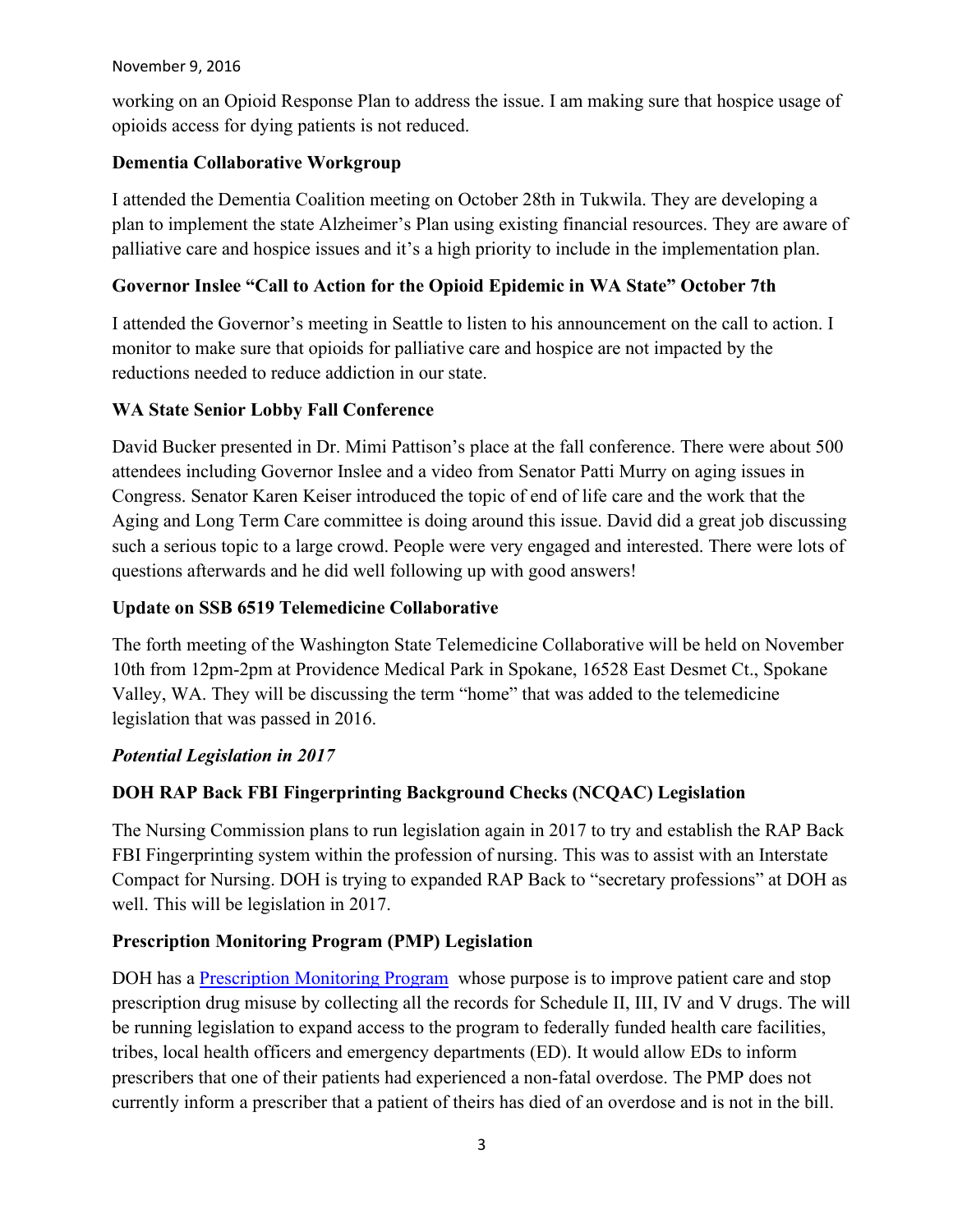#### **POLST Registry Legislation**

The POLST Task Force has been working with the Bree Collaborative, the medical association and the hospital association to develop a proposal for a registry to make advance planning and POLST documents available in the time of need—through the internet, electronic medical records, and in the field for first responders. They believe this approach is more affordable and easier to implement than the Dept. of Licensing-based proposal the Legislature considered last year. They have drafted a letter asking the Office of Financial Management to include \$1 million in the Governor's budget for 2017.

#### **Medicine Return Legislation**

Representative Strom Pederson is going to be sponsoring legislation on a statewide Medicine Return program for unused medications. The legislature has heard this bill in the past, but pharmaceutical companies killed it. With the Opioid Epidemic in WA state, there seems to be a backlash against pharmaceutical companies. Perhaps it will gain passage this time!

#### **In-Home Services Day on February 21, 2017**

Why an In-Home Services Day? All in-home care agencies are licensed and regulated under the DOH In-Home Services laws. In the real world, private pay home care, home health and hospice work together coordinating care in a patient's home. On our In-Home Services Day, we team up with the WA Home Care Association and the WA State Hospice and Palliative Care Organization to tell our story to legislators about serving clients and patients in the home.

It's a great time to get to know others in your industry and enjoy the camaraderie of working together to support care in the home. Legislators appreciate your having collaborative meetings instead of three meetings for three associations. We often have similar issues related to bills under consideration in the legislature.

By late February we should have a pretty good idea what bills have been introduced and which ones we support or do not support. We will create a Legislative Agenda with talking points that we all support to hand to legislators. I provide an orientation between 7:30-8:30 am where we will all meet in the Washington Room in the Prichard Building on the Capital Campus. There will be more detailed information provided as we get closer to the event so consider this your "save the date" communication.

I will be asking you early in the legislative session to call your local legislators and set up a meeting on that day. If you do not know who your local legislators are go to: http://app.leg.wa.gov/DistrictFinder/ and enter your home address. Session starts on January 9th, 2017.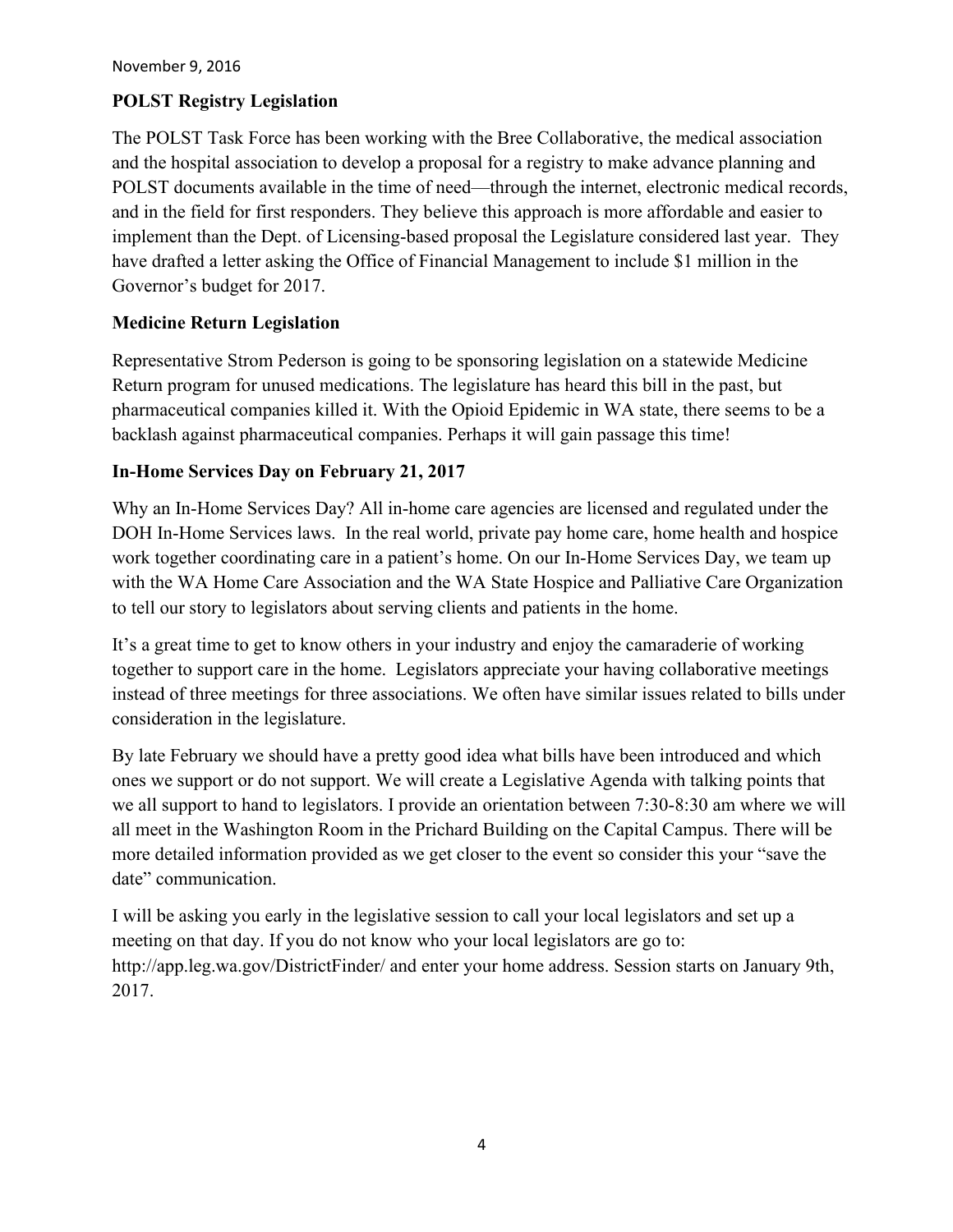

## *HCAW 2017 Legislative Agenda*

#### *Budget Proviso*

During the 2016 legislative session, the ESHB 2376 (ESSB 6246) included a Budget Proviso that was introduced in the Senate and was included in the final budget bill. A plan will be submitted to the legislature from the Health Care Authority in December 2016. We will need legislative approval to instruct the department to implement the plan. This is an important step in documenting the savings that can be accrued to the state by preventing hospital readmissions reducing hospital length of stay and overall hospital readmissions.

13(ss) Within amounts appropriated within this section, the health care authority is directed to increase reimbursement rates for licensed practical nurses and registered nurses providing skilled nursing services in a home setting by \$10.00 per hour. This increase shall be offset by decreases in inpatient hospitalization. The authority is directed to work in collaboration with the home health association and the Washington state hospital association to develop a plan to show how improved access to home health nursing reduces potentially preventable readmissions, increases access to care, reduces hospital length of stay, and prevents overall hospital admissions for clients receiving private-duty nursing, medically intensive care, or home health benefits. The authority shall submit a report to the governor and appropriate committees of the legislature by December 15, 2016, with details of this plan.

#### *POLST Registry Legislation*

The POLST Task Force has been working with the Bree Collaborative, the medical association and the hospital association to develop a proposal for a registry to make advance-planning and POLST documents available in the time of need—through the internet, electronic medical records, and in the field for first responders. They believe this approach is more affordable and easier to implement than the Dept. of Licensing-based proposal the Legislature considered last year. They have drafted a letter asking the Office of Financial Management to include \$1 million in the Governor's budget for 2017.

#### *Medicine Return Legislation*

HCAW supports a statewide Medicine Return program for unused medications. With the Opioid Epidemic in WA state, it is imperative that unused medications are disposed of properly in the home health and hospice setting.

For more information contact Leslie Emerick at 360-280-6142 or lesemerick@lkemerick.com.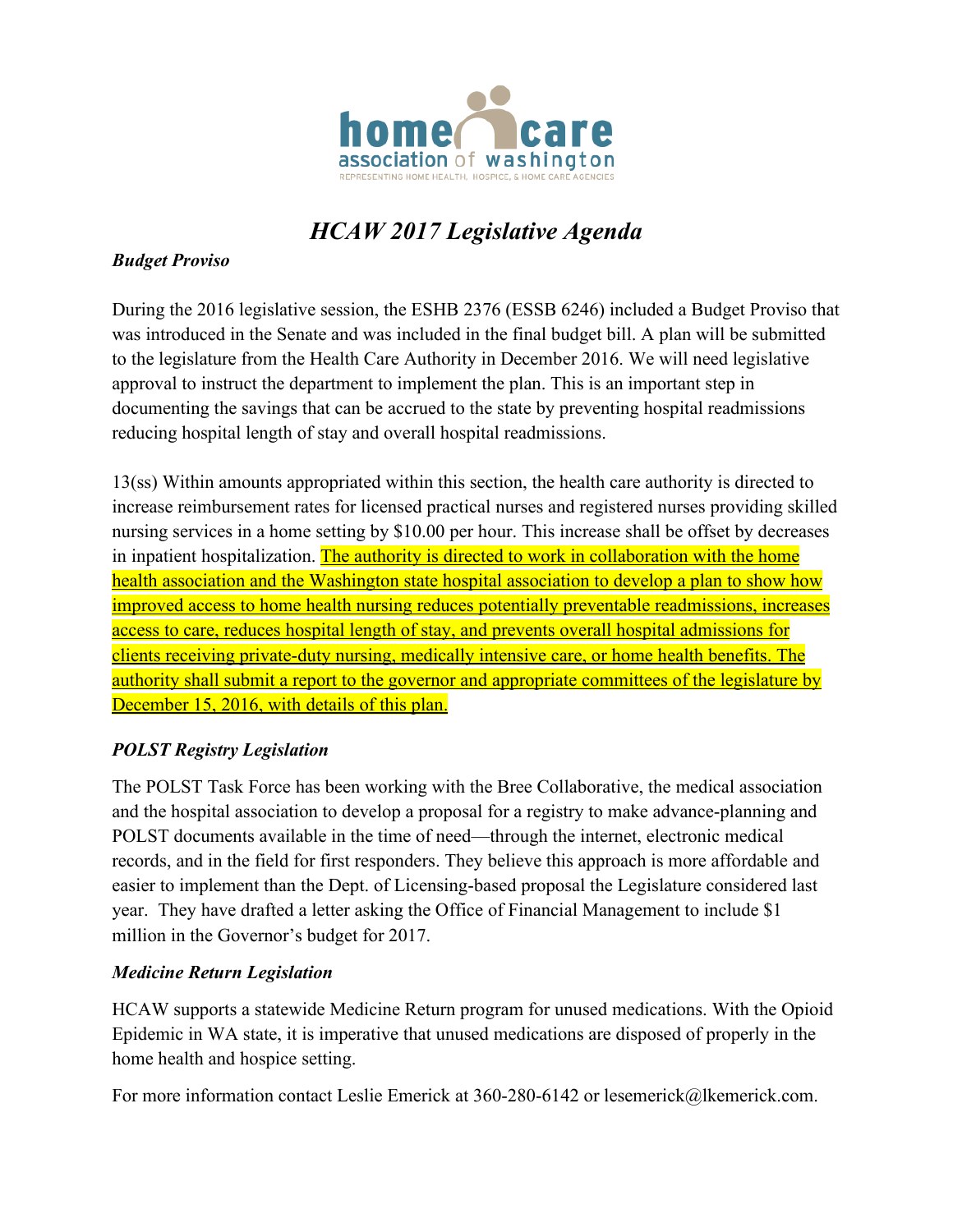| Date: 10/14/2016 |                                          | <b>Time:</b> 9:30 a.m. $-11:00$ a.m.                                                                                                                                                                                                                                                                                                                                                                                                          | Location: conf call |                    |
|------------------|------------------------------------------|-----------------------------------------------------------------------------------------------------------------------------------------------------------------------------------------------------------------------------------------------------------------------------------------------------------------------------------------------------------------------------------------------------------------------------------------------|---------------------|--------------------|
| <b>TIME</b>      | <b>TOPIC</b>                             | <b>DISCUSSION</b><br><b>PLAN OF ACTION</b>                                                                                                                                                                                                                                                                                                                                                                                                    |                     | <b>RESPONSIBLE</b> |
| 9:30 a.m.        | Call to order and<br>approval of minutes | Roll call and announcements: Larissa, Sam, Rob, Linda,<br>Donna, Carolyn, Gretchen, Greg, Doris, Mike, Melissa,<br>John, Kyle, Leslie, Kim<br>PI Committee leadership: Mark Lehner. First meeting                                                                                                                                                                                                                                             |                     | Rob and Doris      |
|                  |                                          | later this month. Tuesday October 25 <sup>th</sup> , 1:00 PM<br>Doris-send notice to PI<br>Mark is an Occupational Therapist with great leadership<br>Committee of monthly<br>experience, 24 years in Home Health with three different<br>meetings<br>agencies.                                                                                                                                                                               |                     |                    |
|                  |                                          | Rob/Brent discussion with WSHPCO leadership. Both<br>attended the Hospice and Palliative Care conference.<br>Great learning opportunity. Brent and Rob attempting to<br>set up lunch with Executive Director and Board President<br>but will set up conference call to talk about how the two<br>organizations might work together along with the<br>Washington Home Care Assn. Early discussions were<br>positive and more dialogue to come. |                     |                    |
|                  |                                          | Contact/discussion with leader from Idaho home care<br>association. Talked about potential collaboration with<br>them, specifically an eastern Washington meeting in the<br>fall of 2017. Early discussion so no specific focus at this<br>time.                                                                                                                                                                                              |                     |                    |
|                  |                                          | Doris met with a rep of Rural Healthcare responsible for<br>grants, Bonnie. Doris has written grant to assist our rural<br>home health members for Oasis and Annual Conference.<br>Potentially up to \$10,000. Response back saying not<br>certain if it will be this year or in next year's granting<br>cycle. Pat Justice is the Director of Rural Health for the<br>Department of Health.                                                  |                     |                    |
|                  |                                          | Review by John McDonagh on renewal process and<br>webinar incentive. Recording of "Home Health<br>Bundling" by Barbara Citarella as the webinar incentive<br>would be received by each member that renewed by<br>renewal due date. Renewals due to be sent out the week of<br>October 16.                                                                                                                                                     |                     |                    |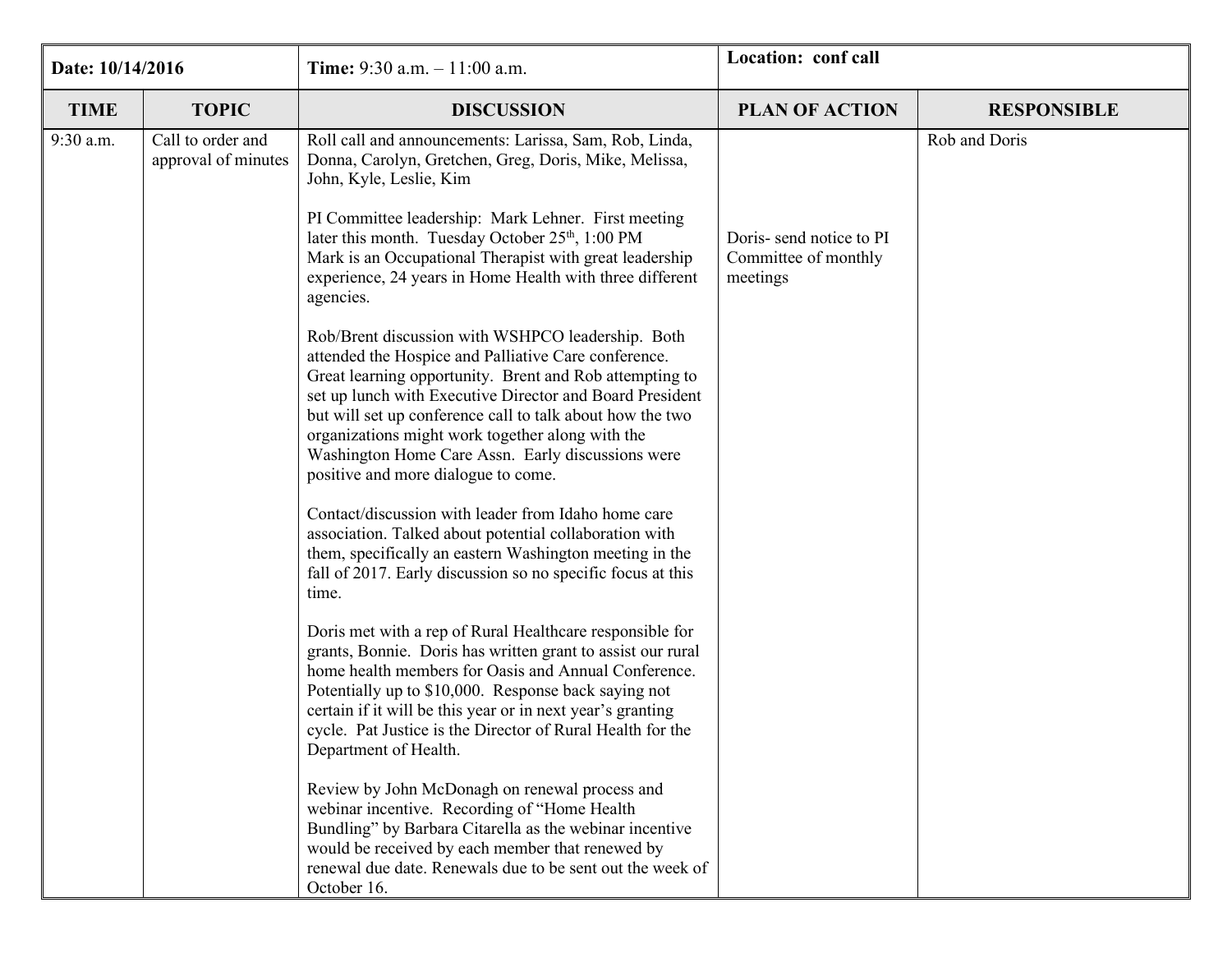|           |                    | Melissa updated on the utilization of the website with over<br>400 plus users and 2000 page views in just the last 30 |               |
|-----------|--------------------|-----------------------------------------------------------------------------------------------------------------------|---------------|
|           |                    | days.                                                                                                                 |               |
|           |                    | Concern raised regarding the bounce rate showing at 51%                                                               |               |
|           |                    | and it should be in the 5% range. (Bounce rate is those                                                               |               |
|           |                    | who visit the site and leave the first page they land on                                                              |               |
|           |                    | rather than navigating the site). Melissa to research to see                                                          |               |
|           |                    | what can be done.                                                                                                     |               |
|           |                    | How are we marketing the Forums? Very few people<br>posting and no one commenting. Consider putting a                 |               |
|           |                    | mention in the renewal letter; consider how to bring more                                                             |               |
|           |                    | attention to it. Specifically, how do we reach clinicians?                                                            |               |
|           |                    | Website is open to all staff at the Providers. Push in next                                                           |               |
|           |                    | newsletter to get everyone on the site.                                                                               |               |
|           |                    | Short discussion on the opportunity to post to the HCAW                                                               |               |
|           |                    | Facebook page and or tag HCAW in posts to the                                                                         |               |
|           |                    | individual provider sites.                                                                                            |               |
| 9:40 a.m. | Review minutes of  | Review and approval of minutes of last meeting                                                                        |               |
|           | last meeting       | Moved by Greg and seconded by Kim to approve minutes                                                                  |               |
|           |                    | from September.                                                                                                       |               |
| 9:45      |                    | Approved Unanimously.                                                                                                 | Mike /Larissa |
|           | Treasurer's report | <b>Financials for August</b><br>Cash position is still positive. Sept report has been                                 |               |
|           |                    | completed but not posted yet.                                                                                         |               |
|           |                    | Entering the portion of the year where expenses are lower.                                                            |               |
|           |                    | Expenses running "true to form" with the total almost the                                                             |               |
|           |                    | same as last year.                                                                                                    |               |
|           |                    | Through August up \$1800 over all compared to a loss last                                                             |               |
|           |                    | year at the same time of \$5000.                                                                                      |               |
|           |                    | Discussion about the need to fund the PAC. Consider a note                                                            |               |
|           |                    | on the invoice to donate to the PAC. Would end up being                                                               |               |
|           |                    | personal donation since many are working for nonprofit                                                                |               |
|           |                    | agencies.                                                                                                             |               |
|           |                    | Moved by Carolyn and seconded by Gretchen to accept                                                                   |               |
|           |                    | August financials. Passed unanimously.                                                                                |               |
| 9:50      | Leg report         | Leslie's report is on the website.                                                                                    | Leslie        |
|           |                    | Doris reported briefly on the discussions regarding Face to                                                           |               |
|           |                    | face rules in the works.                                                                                              |               |
|           |                    | In Home Services Rule making is closing in on the end of                                                              |               |
|           |                    | comment period.                                                                                                       |               |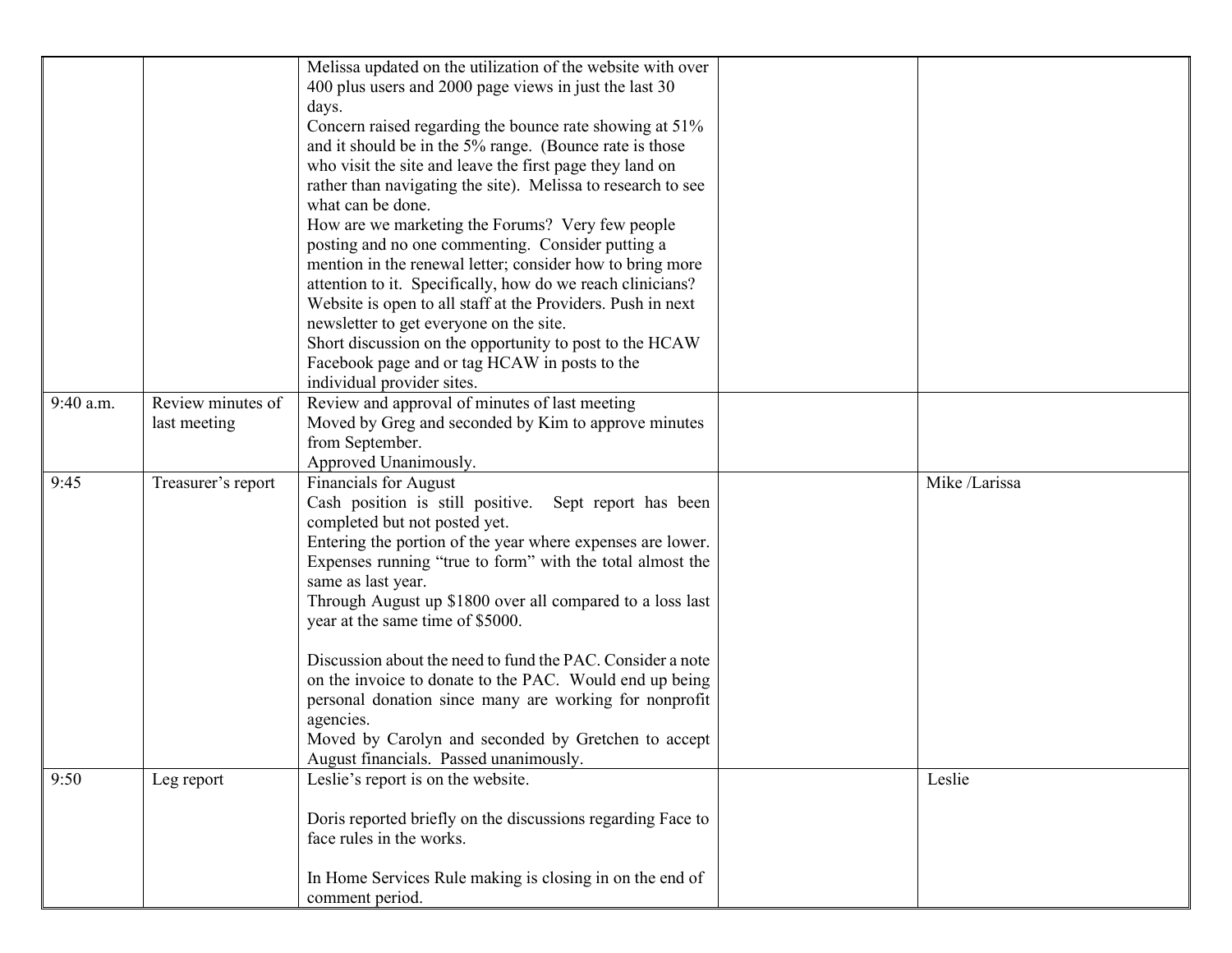|       |                                   | In Home Services Day in Olympia is Tuesday Feb 21, 7<br>AM to 1:00 PM                                                                                                                                                                                                                                                                                                                                                                                                                                                                                                                                                            |                                                                                                |                                |
|-------|-----------------------------------|----------------------------------------------------------------------------------------------------------------------------------------------------------------------------------------------------------------------------------------------------------------------------------------------------------------------------------------------------------------------------------------------------------------------------------------------------------------------------------------------------------------------------------------------------------------------------------------------------------------------------------|------------------------------------------------------------------------------------------------|--------------------------------|
| 10:05 | <b>Education Report</b>           | Conference progress: Seattle Airport Doubletree<br>April 25-27, Preconference theme concept:<br>Innovation.<br>Suicide prevention class, October 27 at Wesley<br>Homes.<br>Other<br>Rachel's "Transition to Practice" webinar on 11/9<br>$\bullet$<br>WCEI agreement: \$500 member discount for on<br>site or online wound specialist training.                                                                                                                                                                                                                                                                                  | Board to push RFP's and<br>Sponsorship/vendor apps<br>Board to promote final<br>registrations! | <b>Brian Greenlee</b><br>Doris |
| 10:30 | Lobbyist and ED<br>agreements due | Leslie's renews every 2 years; Doris reviewed and<br>renewed annually.<br>Proposed to review at the November meeting which will<br>be in person and without Either in the room.                                                                                                                                                                                                                                                                                                                                                                                                                                                  | Board approval                                                                                 | Rob                            |
| 10:45 | Retreat follow up                 | Review retreat priorities and action plan<br>Greg added his name to the Outreach efforts having had a<br>number of conversations in SW Washington on<br>reimbursement.<br>Greg also gave an example of working with his largest<br>customer to get them to pay the commercial rate for<br>Medicaid patients. Suggested that if we could get data on<br>re-admission rate and cost savings due to keeping their<br>patients out of the hospital.<br>Another suggestion that it would be better to use the<br>specific provider's info rather than the information for a<br>situation from another provider in a different region. |                                                                                                | Rob                            |
| 11:00 | <b>Adjourn</b>                    | <b>Next meeting:</b><br>Friday November 11, 9:00 AM at a location in the<br>Seattle area to be determined.                                                                                                                                                                                                                                                                                                                                                                                                                                                                                                                       |                                                                                                | Rob                            |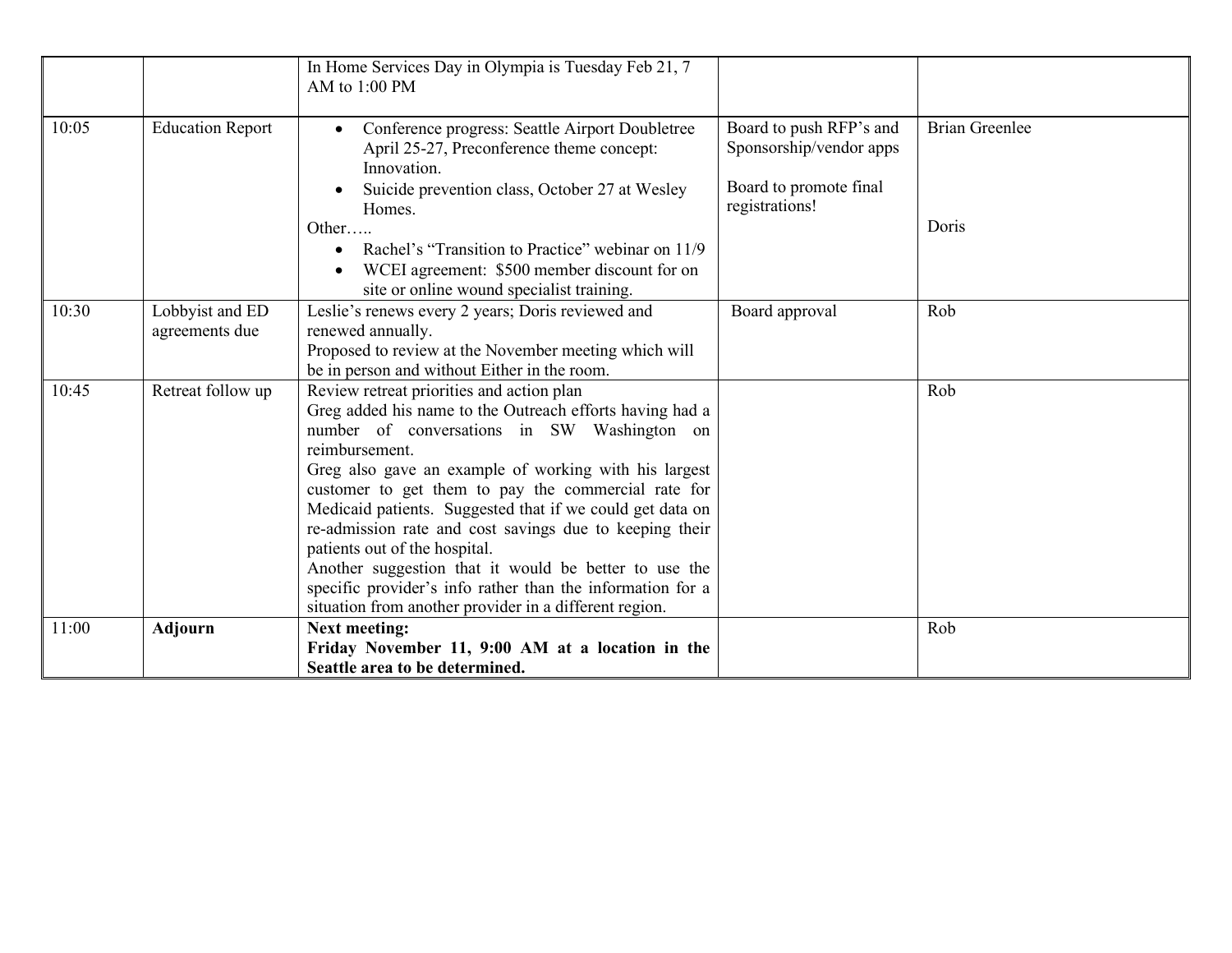#### 9/23/16

#### **HCAW Lobbying Consultant Agreement 2016-2018**

The following agreement is between Leslie K. Emerick LLC, an independent contractor, hereinafter referred to as "Consultant," and the Home Care Association of Washington, hereinafter referred to as "HCAW." For the term December 1, 2016, through November 30, 2018, Consultant agrees to advise and advocate for HCAW before the Washington State Legislature, such state agencies as appropriate, and other duties as mutually agreed upon.

In consideration of Consultant performing this work, HCAW agrees to pay Consultant \$3,200.00 a month, due on the first of each month. This sum includes related expenses, such as mileage, phone, fax, e-mail, but does not include travel outside the King-Pierce-Snohomish-Thurston corridor. Any approved expenses incurred on behalf of HCAW will be submitted on a monthly basis, and will be payable within ten (10) days of receipt.

While this contract does not establish a set number of hours to be worked on behalf of HCAW, both parties acknowledge that there are limitations under the retainer amount. In addition, both parties acknowledge and expect that there will be fluctuations in the amount of time spent each month on behalf of HCAW, with more time being spent during the legislative session months. Should either party believe that the compensation is not appropriate for the amount of work performed, that party may bring the matter forward for discussion and development of a mutually agreed-upon solution.

Consultant reports to the HCAW Executive Director. Consultant warrants that she has no conflicts of interest. Should a conflict or potential conflict arise during the term of the contract, consultant shall inform HCAW and an effort will be made to resolve the conflict to mutual benefit.

The terms of this agreement may be amended in writing by mutual consent. This agreement may be terminated by either party upon 30 days written notice to the other party.

Consultant acknowledges that she is an independent contractor and is solely responsible for payment of any related taxes, such as B&O and social security. This agreement shall be governed by the laws of the State of Washington.

 $\_$  , and the contribution of the contribution of  $\mathcal{L}_\mathcal{L}$  , and the contribution of  $\mathcal{L}_\mathcal{L}$ 

Date: Date:

Leslie K. Emerick, Consultant Doris Visaya, Executive Director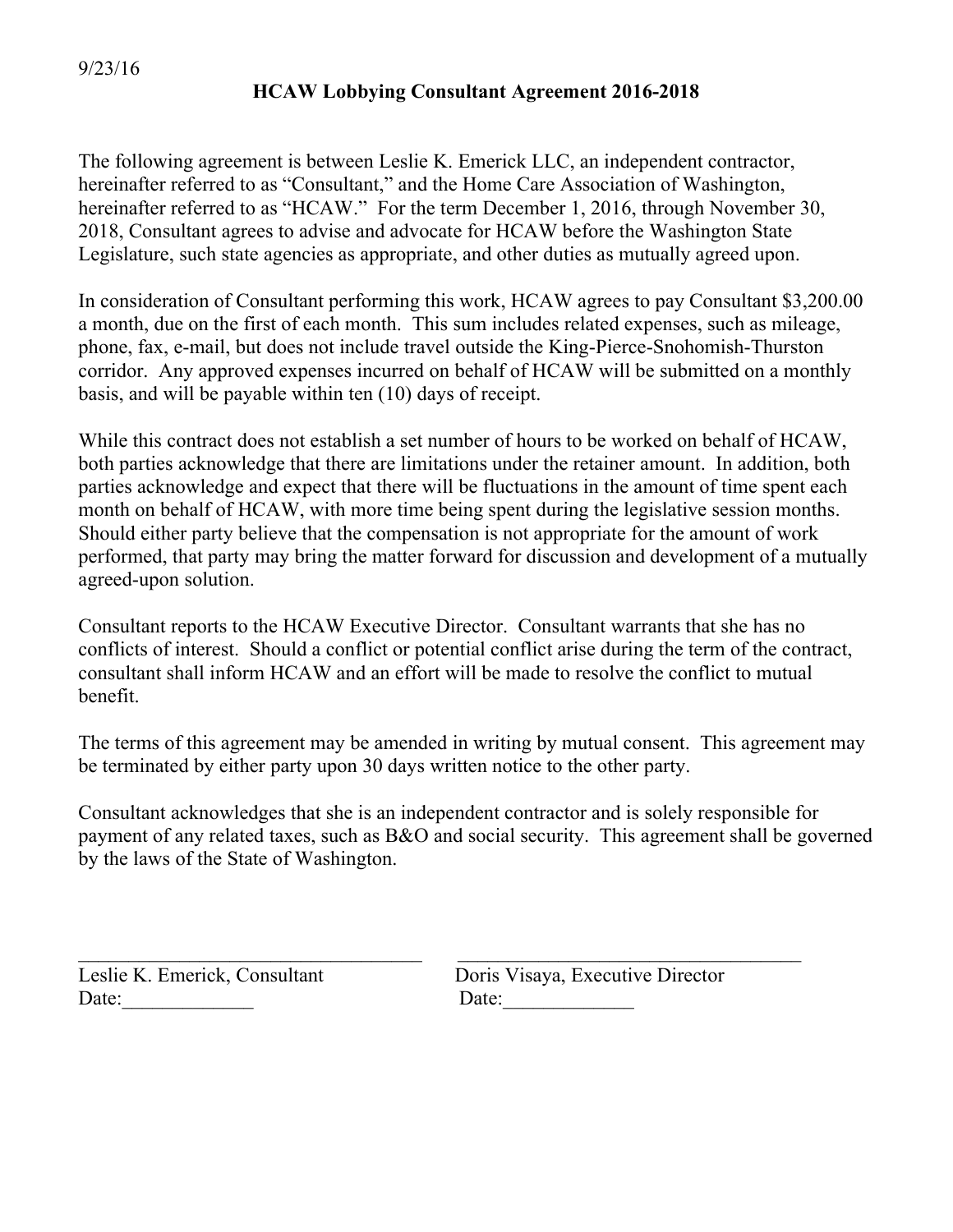#### **Consulting Agreement 2015-2016**

This agreement is effective December 1, 2016, by and between the Home Care Association of Washington of P.O. Box 65009 Vancouver, WA 98665 and Visaya Sales and Rentals, LLC, a limited liability corporation, which includes Visaya Consulting of 15927 SE 46th PL, Bellevue, WA 98006.

The party who is contracting to receive services shall be referred to as "HCAW" and the party who will be providing the services shall be referred to as "Consultant" in this agreement.

Consultant has a background in home health care administration and is willing to provide services to HCAW based on this background. Consultant will provide services under the terms of this agreement.

Therefore, the parties agree as follows:

1. DESCRIPTION OF SERVICES. Beginning December 1, 2016, Consultant will serve as Executive Director for HCAW to provide the following services, (collectively the "services"):

(1) liaison and advocacy in developing and promoting HCAW's presence and visibility in the health care community,

(2) works with the Board of Directors to create and execute the strategic plan which results in achieving the organization's vision and mission,

(3) develops state and national strategic relationships that promote positive regulatory environment for members, link members to emerging healthcare planning efforts and support effective evolution of the industry,

(4) liaison with association management company and board to ensure deliverables are met,

(5) explores partnership opportunities to increase strength of the association and broader healthcare industry visibility for members,

(6) positions the organization to attract, recruit and retain membership,

(7) oversees development of materials by the management company outlining membership benefits and features to be used with member recruitment,

(8) operates HCAW through partnership with the management company to achieve favorable financial outcomes, ensuring operational efficiency and effectiveness,

(9) serves as industry expert through own knowledge base and/or provides linkages to industry experts and resources,

(10) identifies opportunities to qualify for innovation grants for members on behalf of HCAW and to represent HCAW in the healthcare community,

(11) considers health care reform initiatives and movement in strategic planning and implementation,

(12) oversees planning and execution of conferences and educational meetings'

(13) plans and coordinates meetings of the Board of Directors, including agenda, reports, minutes and meeting follow-up

2. PERFORMANCE OF SERVICES. This contract does not establish a set number of hours of work that will be undertaken on behalf of HCAW, both parties acknowledge and understand that there are limitations based on the monthly retainer amount. In addition, both parties acknowledge and expect that there will be fluctuations in the amount of time spent each month on behalf of HCAW. Should either party believe that the compensation is not appropriate for the amount of work performed, that party shall bring the matter forward for discussion, and development of a mutually agreed upon solution.

3. PAYMENT. HCAW will pay a monthly retainer to Consultant of \$6,400.00 for services provided by Consultant. This amount shall be payable on the  $1<sup>st</sup>$  day of each month for the then current month.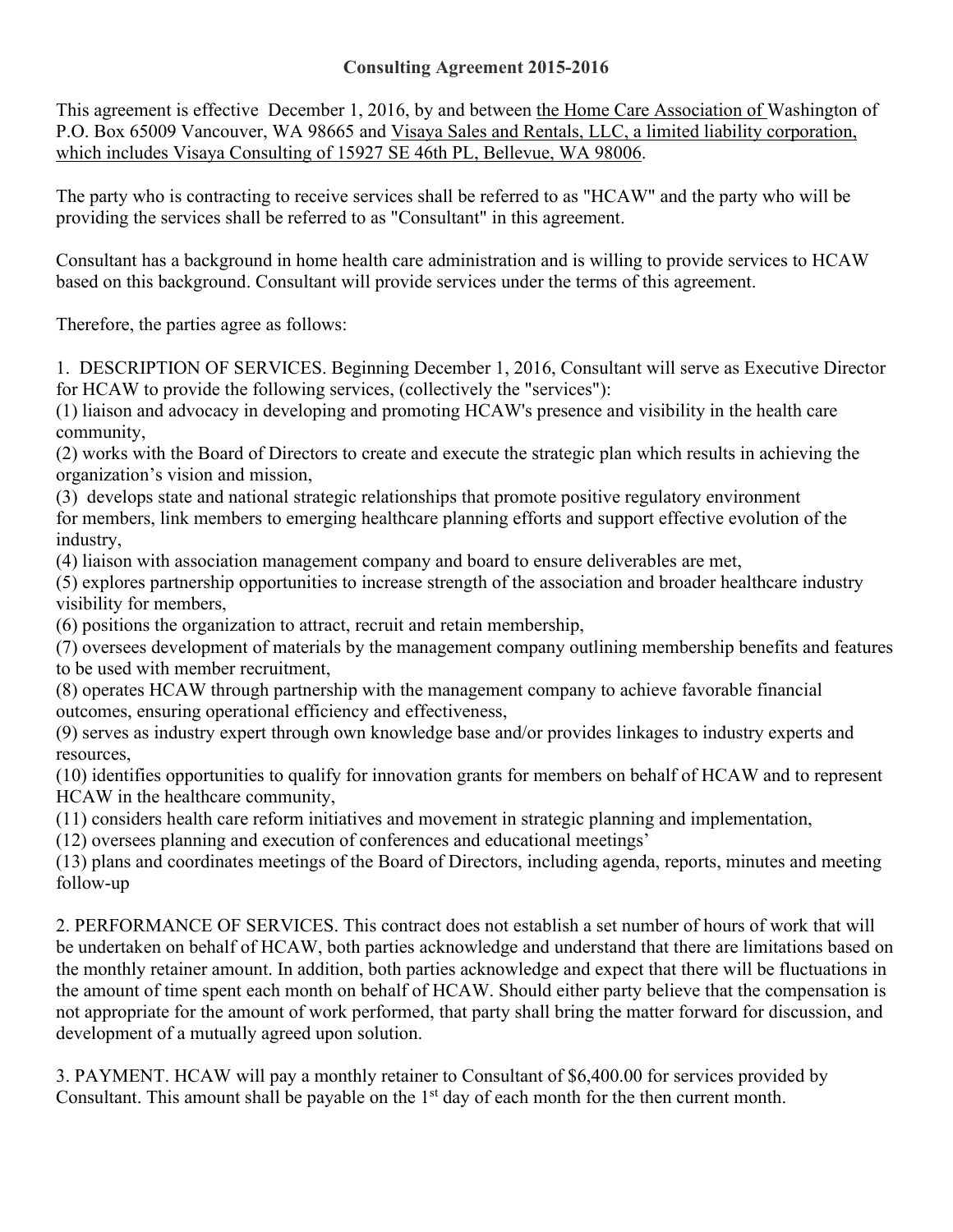4. EXPENSES. Consultant shall be entitled to reimbursement from HCAW for the following reasonable and appropriate out-of-pocket expenses:

- Travel and expenses at current IRS rates
- Meals and lodging as required
- Postage
- Copying
- Long distance telephone charges
- Conferences and workshops, as needed and approved

A statement of expenses, with appropriate documentation, will be submitted at the end of each month. Reimbursement shall be payable within the month of submission.

5. SUPPORT SERVICES. HCAW will not provide support services, including office space and secretarial services, for the benefit of Consultant.

6. NEW PROJECT APPROVAL. Consultant and HCAW recognize that Consultant's services will include working on various projects for HCAW. Consultant shall obtain approval of HCAW prior to the commencement of a new project.

7. TERMINATION. Either party upon 30 days written notice to the other party may terminate this agreement. This agreement will end November 31, 2016.

8. RELATIONSHIP OF THE PARTIES. The parties understand that Consultant is an independent contractor with respect to HCAW, and not an employee of HCAW. HCAW will not provide fringe benefits, including health insurance, paid vacation, or any other employee benefits for the benefit of Consultant.

9. CONFLICT OF INTEREST. Consultant is not aware of any undisclosed conflicts of interest at this time. Should conflicts of interest occur, HCAW will be immediately notified by Consultant.

10. NOTICES. All notices required or permitted under the agreement shall be in writing and shall be deemed delivered when delivered in person or deposited in the United States mail, postage prepaid, and addressed as follows:

The Home Care Association of Washington Board President P.O. Box 65009 Vancouver, WA 98665

Visaya Sales & Rentals, LLC/Visaya Consulting 15927 SE 46th PL Bellevue, W A 98006

Such addresses may be changed from time to time by either party by providing written notice to the other in the manner set forth above.

11. ENTIRE AGREEMENT. This agreement contains the entire agreement of the parties and there are no other promises or conditions in any other agreement whether oral or written. This agreement supersedes any prior written oral agreements between the parties.

12. AMENDMENT. These agreements may be modified or amended if the amendment is made in writing and is signed by both parties.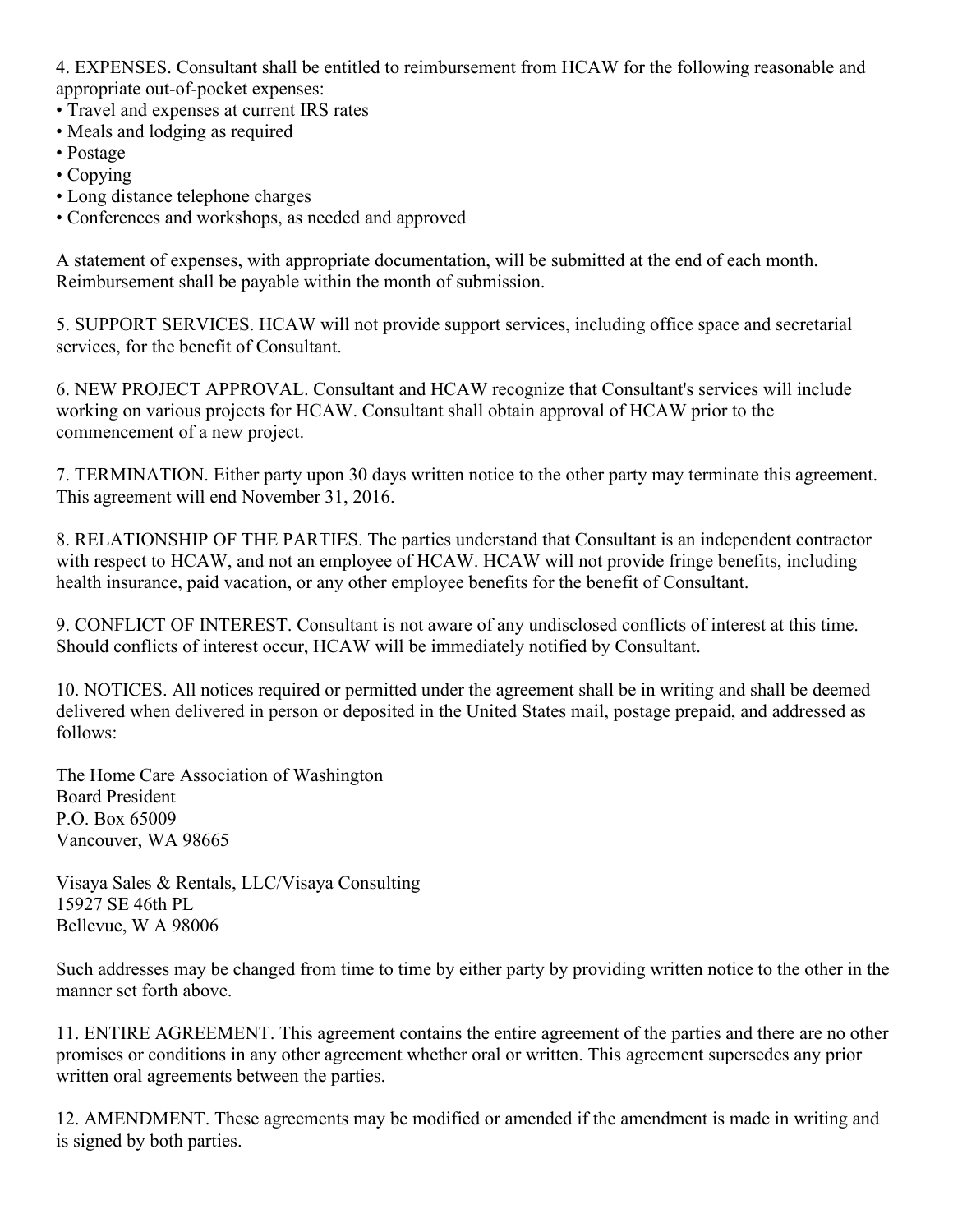13. SEVERABILITY. If any provisions of the agreements shall be held to be invalid or unenforceable for any reason, the remaining provisions shall continue to be valid and enforceable. If a court finds that any provision of the agreement is invalid or unenforceable, but that by limiting such provisions it would become invalid and enforceable, then such provision shall be deemed to be written, construed, and enforced as so limited.

14. WAIVER OF CONTRACTUAL RIGHT. The failure of either party to enforce any provision of this Agreement shall not be construed as a waiver or limitation of the party's right to subsequently enforce and compel strict compliance with every other provision of this Agreement.

15. APPLICABLE LAW. This Agreement shall be governed by the laws of the State of Washington.

Agreed this day of 2016

 $\mathcal{L}_\mathcal{L}$  , where  $\mathcal{L}_\mathcal{L}$  , we have the set of the set of the set of the set of the set of the set of the set of the set of the set of the set of the set of the set of the set of the set of the set of the set Doris Visaya, Owner Visaya Sales & Rentals, LLC/Visaya Consulting

Robert Krause, President Home Care Association of Washington

 $\mathcal{L}_\mathcal{L}$  , where  $\mathcal{L}_\mathcal{L}$  , we have the set of the set of the set of the set of the set of the set of the set of the set of the set of the set of the set of the set of the set of the set of the set of the set

John McDonagh, BWP Management Management Services for HCAW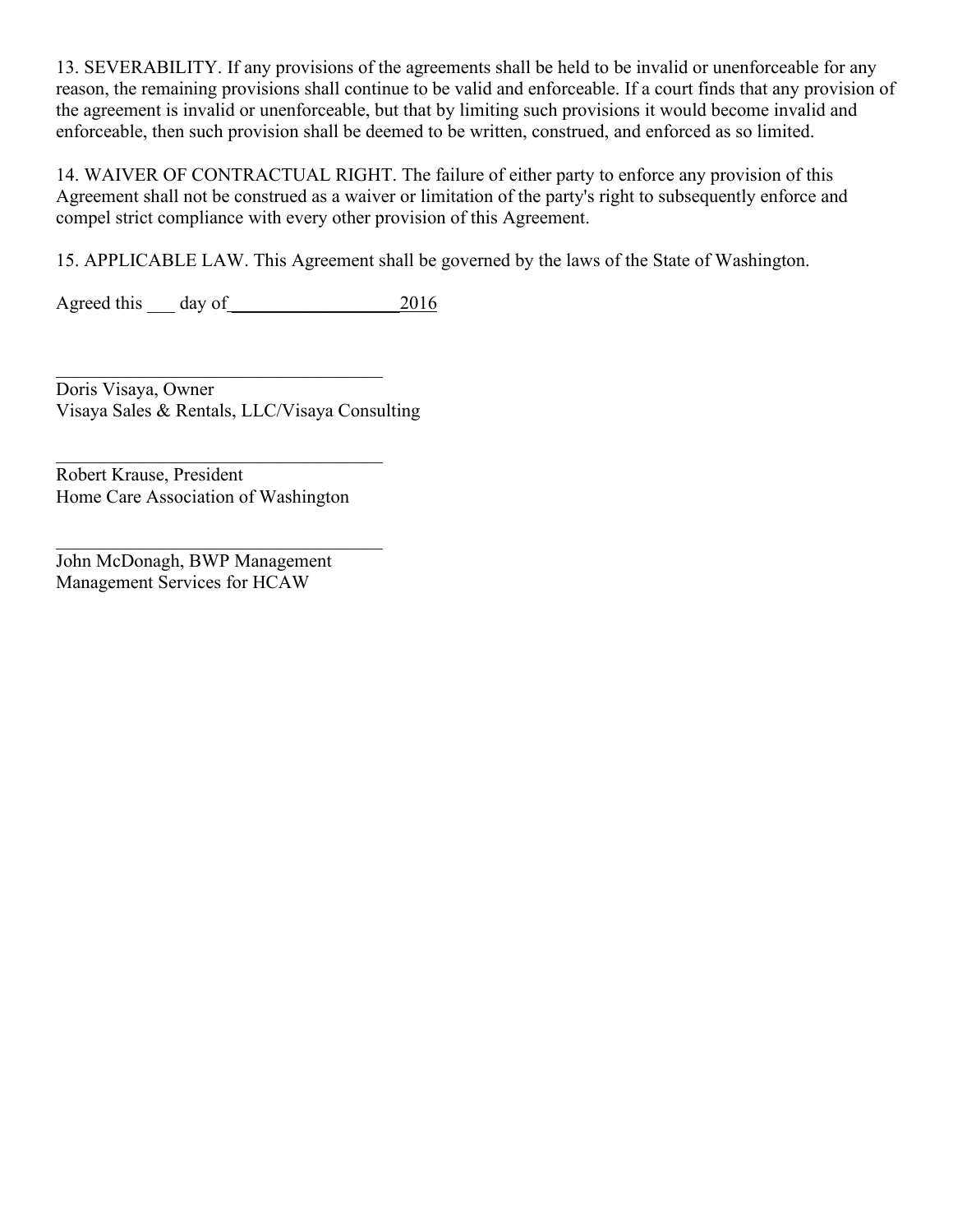| <b>Provider</b>                                             |                         |                   |                 |                                             |
|-------------------------------------------------------------|-------------------------|-------------------|-----------------|---------------------------------------------|
| <b>Contact Name</b>                                         | Phone                   | <b>First Name</b> | Last Name       | Email                                       |
| A Helping Hand Homecare                                     |                         |                   |                 |                                             |
| <b>Alliance Nursing</b>                                     | (425) 483-3303          | Cyndie            | Geddes          | cyndie@alliancenursing.com                  |
| <b>Ashley House</b>                                         | 360-239-5528            | Michael           | Pugsley         | mike@ashleyhousekids.com                    |
| Assured Home Health, Hospice & Home Care/LHC Group          |                         |                   |                 |                                             |
| Federal Way                                                 |                         | Donna             | Zahnow          | donna.zahnow@lhcgroup.com                   |
| Marysville                                                  |                         | Tina              | Ackerson        | tina.ackerson@lhcgroup.com                  |
| Spokane/Chewelah                                            |                         | Lisa              | Chelle Smith    | chelle.smith@lhcgroup.com                   |
| Centralia                                                   |                         | Jo Anna           |                 | McGeoghegan joanna.mcgeoghegan@lhcgroup.com |
| Olympia/Aberdeen                                            |                         | Heather           | Zuchowski       | heather.zuchowski@lhcgroup.com              |
| Longview                                                    |                         | Audrea            | <b>Tompkins</b> | audrea.tompkins@lhcgroup.com                |
| Moses Lake                                                  |                         | <b>Bryce</b>      | Cox             | bryce.cox@lhcgroup.com                      |
| <b>ALternative Nursing Services, Inc.</b>                   | 208.746.3050            | <b>Branden</b>    | <b>Beier</b>    | beierb@ansidaho.com                         |
| Avail Home Health, Inc.                                     | (509) 966-8000 or Sheri |                   | Smith           | ann@availhome.com                           |
| <b>Brookdale Home Health Seattle</b>                        | 206.417.7700            | Stacy             | Lewis           | slewis19@brookdale.com; Jessica Brow        |
| Careage Home Health                                         | (425) 519-1265          | Hamidah           | Virani          | hvirani@careagehealth.com                   |
| CareForce                                                   | (425) 712-1999          | Sam               | Miller          | sammiller@careforce.com                     |
| Confluence Health for Central Washington Hos (509) 665-6049 |                         | <b>Dixie</b>      | Randall         | dixie.randall@cwhs.com                      |
| Community Home Health & Hospice                             | (360) 425-8510          | Cari              | Clizbe          | cari.clizbe@chhh.org                        |
| Duck Pond Group II                                          | (206) 261-3494          | Kathleen          | <b>Stocks</b>   | duckpondgroup@comcast.net                   |
| Miraluna Su                                                 | (206) 510-8902          | Miraluna          | Su              | ms.miraluna@gmail.com                       |
| <b>Evergreen Homecare Services</b>                          | (425) 899-3300          | <b>Brent</b>      | Korte           | bmkorte@evergreenhealthcare.org             |
| First Choice In-Home Care, Inc                              | 425.747.5000            | Jim               | Lord            | jlord@fcihc.com; Edward R. Alhart-train     |
| Frontier Home Health & Hospice                              | (509) 422-8621          | Gloria            | Lay             | glay@frontierhhh.com                        |
| <b>Gentiva Health Services</b>                              |                         |                   |                 |                                             |
|                                                             | Kent (253) 442-4178     | Tammi             | Reeser          | tammi.reeser@gentiva.com                    |
| <b>Bremerton</b>                                            |                         | Melissa           | Nickel          | melissa.nickel@gentiva.com                  |
| Seattle                                                     |                         | Genny             | Monahan         | Genevieve.Monahan@Gentiva.Com               |
| <b>Bellevue</b>                                             |                         | Denise            | Pascal          | denise.pascal@gentiva.com                   |
| Puyallup                                                    |                         | Elena             | Hartz           | elena.hartz@gentiva.com                     |
|                                                             |                         |                   |                 |                                             |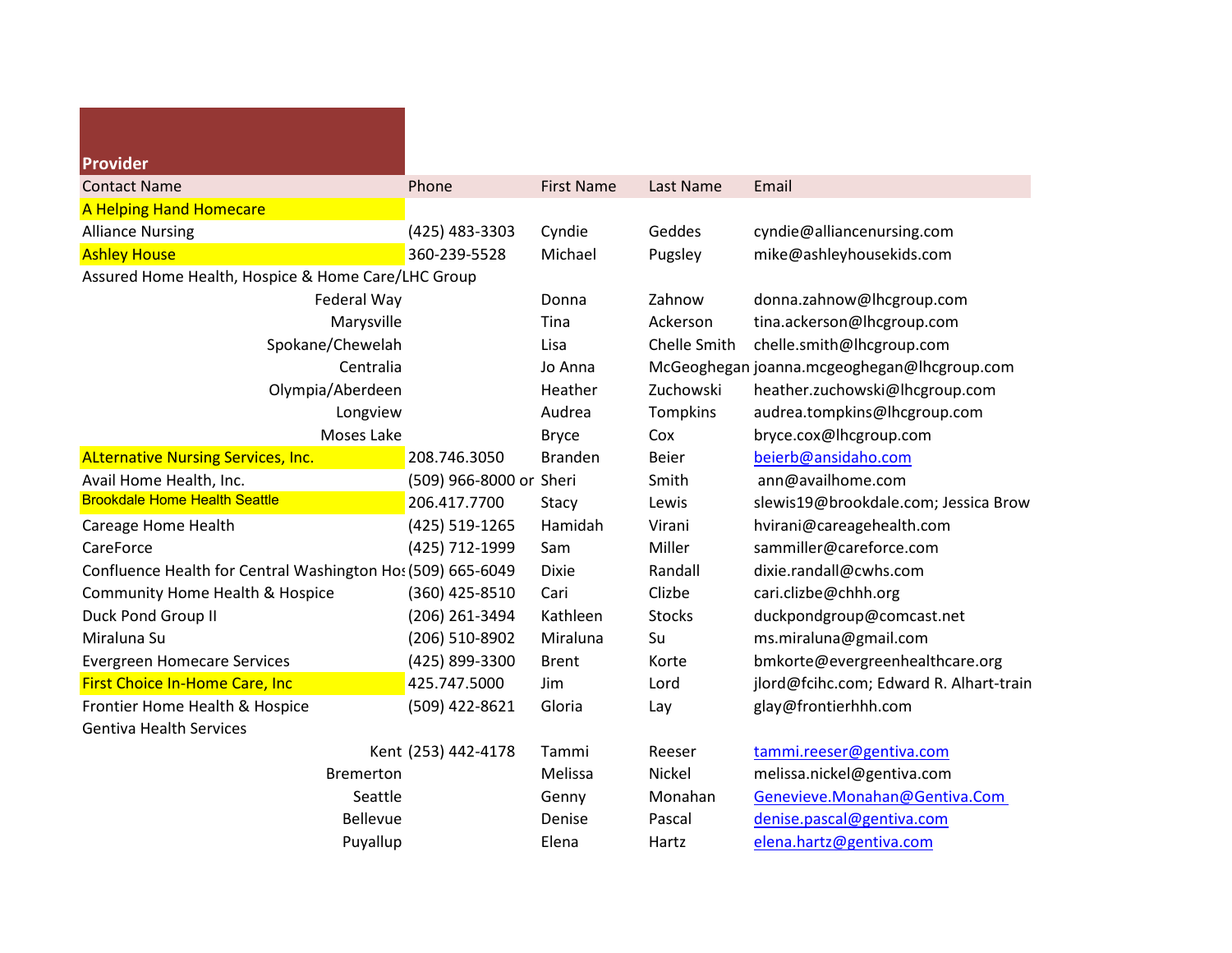| <b>Group Health Cooperative</b>                              | (206) 326-4548 | Carol         | Wilson       | wilson.c@ghc.org                             |
|--------------------------------------------------------------|----------------|---------------|--------------|----------------------------------------------|
| Harbors Home Health and Hospice                              | (360) 532-5454 | Carolyn       | Duckworth    | carolynd@myhhhh.org                          |
| <b>Harvard Partners</b>                                      | 425-822-6979   | Stefan        | Danilov      | sdanilov@harvardpartners.org                 |
| <b>Healthy Options</b>                                       | (509) 663-9585 | Jackie        | Weber        | jweber@colonialcg.com                        |
| Highline Home Health & Hospice                               | (206) 439-9095 | Carolyn       | Bonner       | cbonner@highlinemedical.org                  |
| Island Hospital Home Health                                  | 360-299-1302   | Flora (Penny) | Snarrenberg  | psnarrenberg@islandhospital.org              |
| Jefferson Healthcare Home Health & Hospice (360) 385-0610    |                | Deborah       | Kaldahl      | dkaldahl@jeffersonhealthcare.org             |
| Kaiser Permanente Continuing Care Services H (503) 499-5200  |                | Anne          | Mooney       | anne.m.mooney@kp.org                         |
| Klickitat Valley Health Home Health & Hospice (509) 773-0380 |                | LeAnn         | Paredes      | lparedes@kvhealth.net                        |
| Kline Galland Home Health                                    | (206) 805-1930 | Pam           | Swanborn     | pams@klinegalland.org                        |
| Lifecare/LHC Group                                           | (606) 676-6031 | Gail          | Roberts      | cheryl.chelette@lhcgroup.com                 |
| Martha & Mary At Home                                        | (360) 394-3290 | Meredythe     | <b>Behal</b> | mbehal@marthaandmary.org                     |
| <b>Maxim Healthcare Services</b>                             | (253) 671-9909 | Kyle          | Long         | kylong@maxhealth.com                         |
| <b>Memorial Home Care Services</b>                           | (509) 574-3600 | Carolyn       | Neiswender   | amberhahnkeenan@yvmh.org                     |
| Mountainview Home Health, LLC                                | (509) 576-0800 | Elizabeth     | Pesek        | epesek@mountainviewhh.org                    |
| MultiCare Good Samaritan Home Health & Ho (253) 301-6400     |                | Peg           | Isenhower    | Margaret.Isenhower@multicare.org             |
| <b>Olympic Home Health</b>                                   | (360) 417-7315 | Stephanie     |              | McDonald-Sch smcdonaldsch@olympicmedical.org |
| PeaceHealth Southwest Washington Medical ((360) 759-1500     |                | Kimberly      | Malen        | kmalen@peacehealth.org                       |
| <b>Providence Home Services</b>                              | (425) 525-6800 | <b>Brenda</b> | Kressler     | brenda.kressler@providence.org               |
| Providence Hospice & Home Care of Snohomis (425) 261-4800    |                | Nancy         |              | Rickerson Noh nancy.rickerson@providence.org |
| Providence SoundHomeCare and Hospice                         | (360) 459-8311 | Marjorie      | Parker       | marjorie.parker@providence.org               |
| Providence St. Mary Home Health                              | (509) 522-5710 | Dawn          | Adams        | dawn.adams@providence.org                    |
| Providence VNA Home Health                                   | (509) 534-4300 | Debra         | Rappuchi     | debbie.rappuchi@providence.org               |
| <b>PSA Health Care</b>                                       | 360.651.0520   | Jodi          | Condyles     | Jodicon@yahoo.com                            |
| Sea Mar Community Health Center                              | 206-764-4717   | Sandra        | <b>Miles</b> | sandramiles@seamarchc.org                    |
| S & S Health Care                                            | 509.533.0005   | Marcy         | Brinkley     | mbrinkley@sandshealthcare.com                |
| Sunshine Home Health Care, LLC                               | (509) 321-9050 | Gretchen      | Anderson     | Gretchen@shhc-llc.com                        |
| <b>Visiting Health Services</b>                              | (541) 296-7280 | Katherine     | Kahler       | kathyk@mcmc.net                              |
| Wesley Homes at Home, LLC                                    | (206) 870-1128 | Melinda       | Moore        | mmoore@wesleyhomes.org                       |
| <b>Wilderness Shores Nursing, LLC</b>                        | 206.931.5284   | Shirley       | McMonagle    | wilderness.shores@yahoo.com                  |
| Yakima Regional Home Health & Hospice                        | (509) 575-5093 | LaDonna       | Chambard     | ladonna.chambard@hma.com                     |

**Affiliate Organization**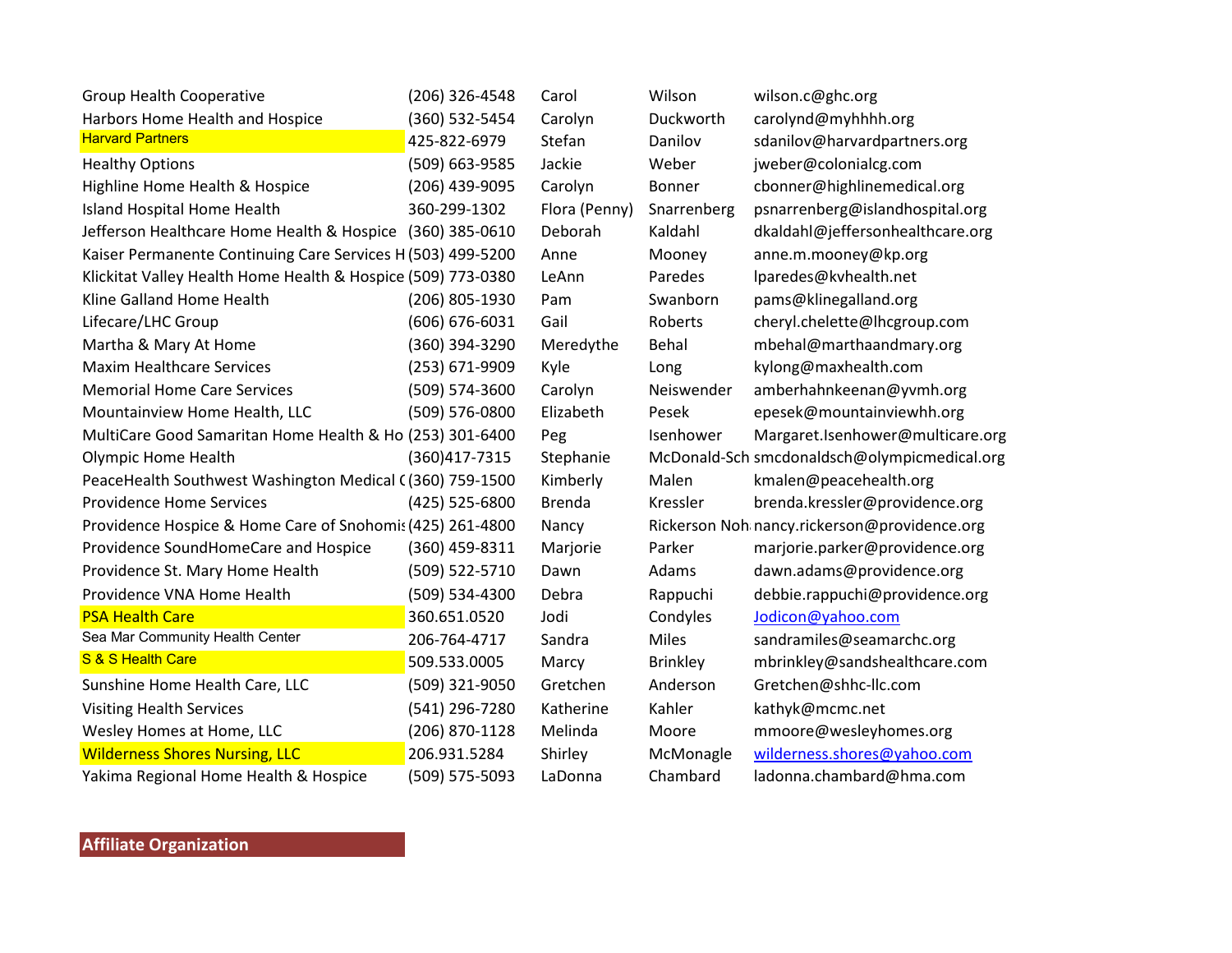| <b>Contact Name</b>                                    | Phone                      | <b>First Name</b> | Last Name      | Email                                     |
|--------------------------------------------------------|----------------------------|-------------------|----------------|-------------------------------------------|
| Margaret Shepherd, President                           | (206) 285-2328             | Margaret          | Shepherd       | margaret@margaretshepherdassociates       |
| <b>ECS Billing &amp; Consulting - Kit Shellhouse</b>   | 419-448-5332               | Kit               | Shellhouse     | kshellhouse@ecsbillingnorth.com           |
| Gentiva Health Services - Vancouver, WA                | 360-253-7746               | Deborah           | Bernal         | deborah.bernal@gentiva.com                |
| <b>Affiliate Sponsor</b>                               |                            |                   |                |                                           |
| <b>Contact Name</b>                                    | Phone                      | <b>First Name</b> | Last Name      | Email                                     |
| McKesson - Amy Adams                                   | (800) 328-8111 x2I Amy     |                   | Adams          | amy.adams@mckesson.com                    |
| <b>Shield Healthcare</b>                               | (661) 294-4200 x3! Loraine |                   | <b>Meneses</b> | Imeneses@shieldhealthcare.com             |
| Washington Dental Foundation - Karen Lewis             |                            | Karen             | Lewis          | klewis@deltadentalwa.com                  |
| VisitCall, Ambersand International Inc - Ilya Vetrov   |                            | Ilya              | Vetrov         | ivv@ampersand-intl.com                    |
| Individual                                             |                            |                   |                |                                           |
| <b>Contact Name</b>                                    | Phone                      | <b>First Name</b> | Last Name      | Email                                     |
| Linda Raymer                                           | 253 797 5314               | Linda             | Raymer         | raymer.l@ghc.org                          |
| Fran Sisson                                            | 360 461-9306               | Fran              | Sisson         | frans2580@gmail.com                       |
| <b>Individual Affiliate</b>                            |                            |                   |                |                                           |
| <b>Contact Name</b>                                    | Phone                      | <b>First Name</b> | Last Name      | Email                                     |
| Nancy James-Breakthrough Resources, Inc                | (206) 295-7532             | Nancy             | James          | nancytjames@comcast.net                   |
| Donna Goodwin- Donna Goodwin Consulting                | (509) 238-6917             | Donna             | Goodwin        | goodwndr@aol.com                          |
| Pat O'Maley Lanphear- POL Consulting                   | (425) 299-1353             | Pat               |                | O'Maley-Lanpl pomaleyconsulting@gmail.com |
| Terri Wallin- Wallin Enterprises                       | (425) 922-8397             | Terri             | Wallin         | terri@wallinenterprises.com               |
| <b>Craig Yuen- Ro Health</b>                           | 425.417.1052               | Craig             | Yuen           | cyuen@rohealth.com                        |
| Elizabeth Crisostomo-One-On-One Home Care 425.967.7286 |                            | Elizabeth         | Crisostomo     | efcrisostomo@gmail.com                    |
| Judy Keyt - CHI Franciscan Health at Home              | 253.534.7612               | Judy              | Keyt           | judy.keyt@chs.trihealth.com               |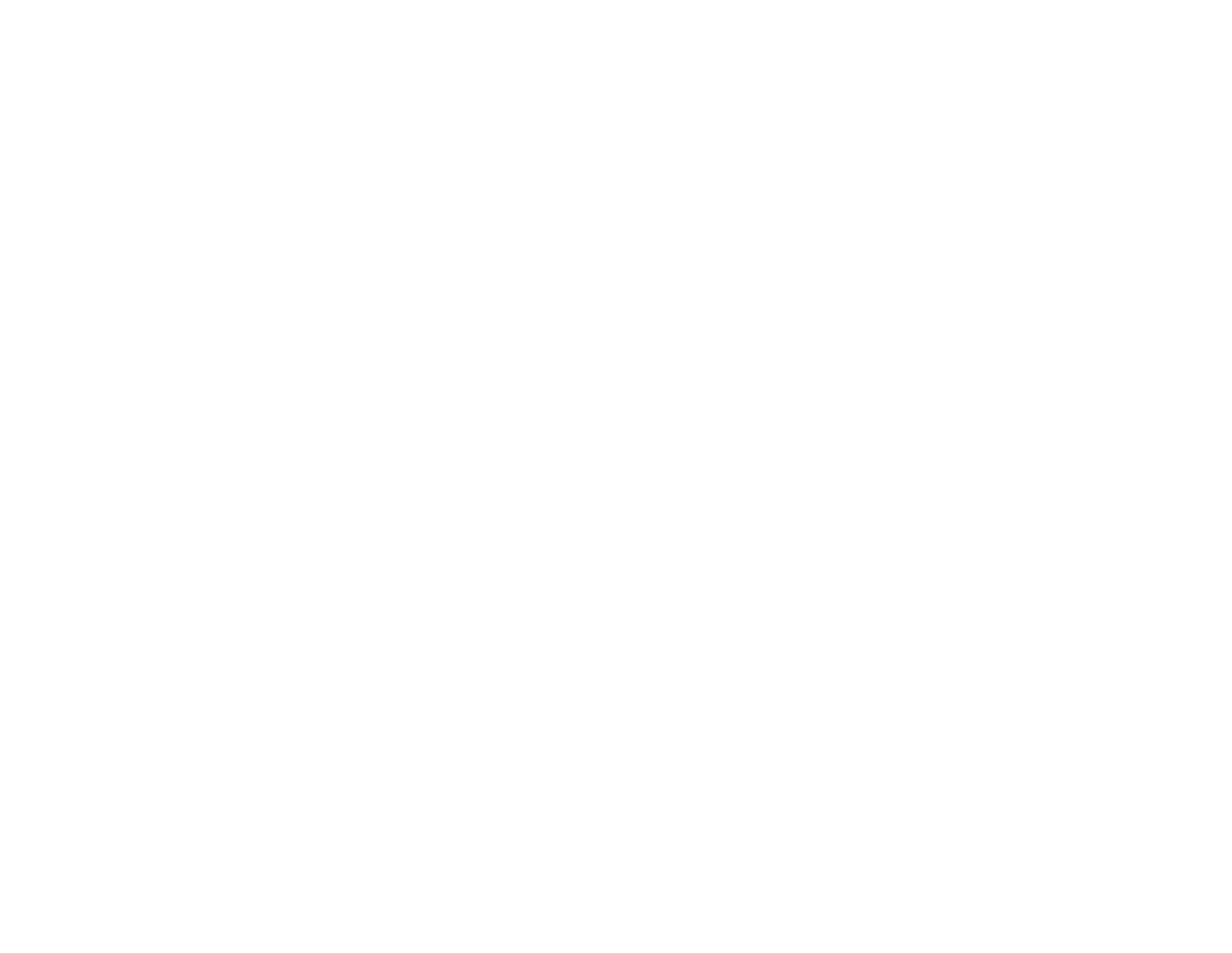nlow <jbrownlow@brookdale.com>

er <ealhart@fcihc.com>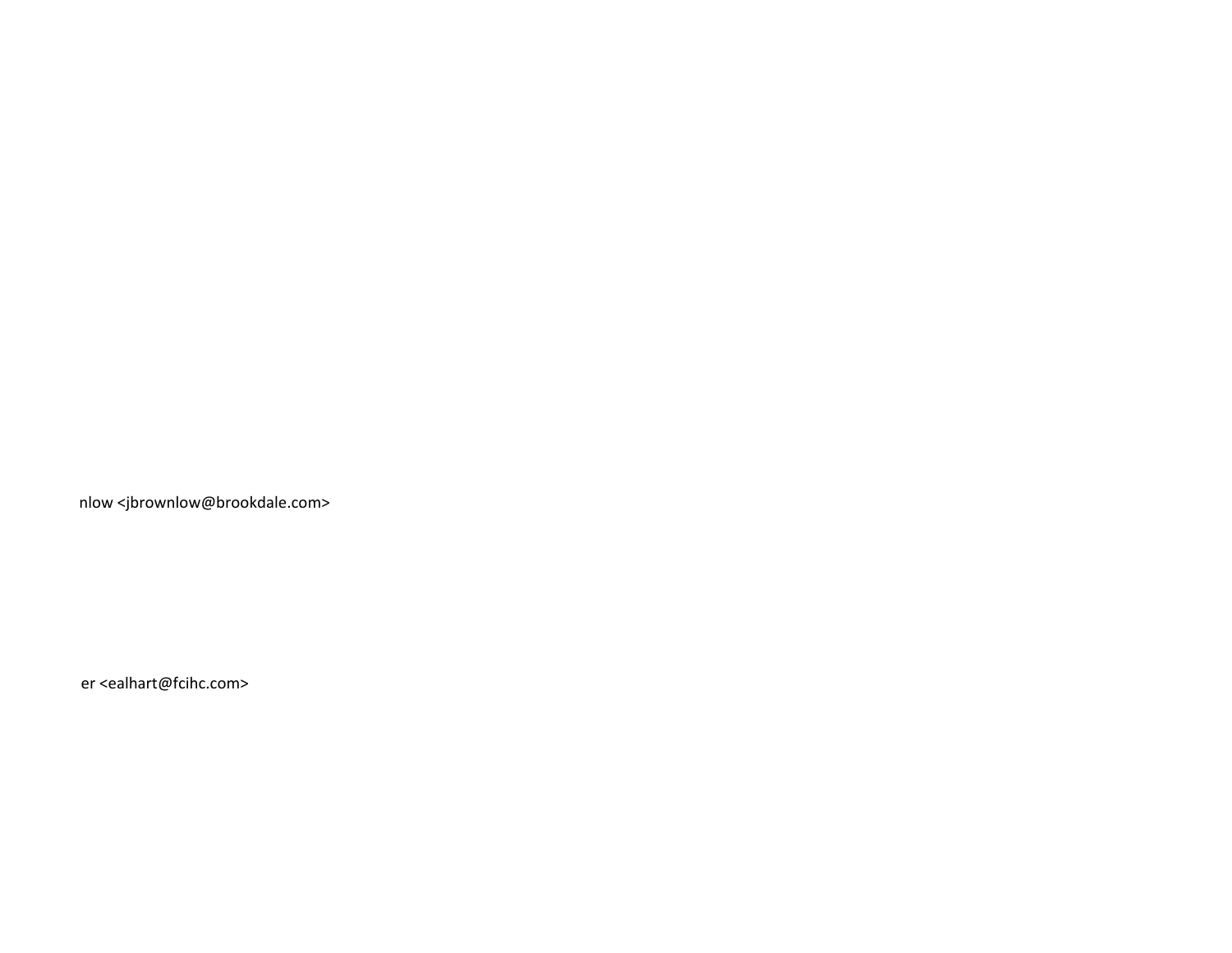### **HCAW Provider Member Prospect List**

November 16, 2016

|                                                                 |                         | <b>Medicare</b> |           |
|-----------------------------------------------------------------|-------------------------|-----------------|-----------|
|                                                                 | <b>Medicare Home</b>    | <b>Hospice</b>  |           |
| <b>Provider Prospects</b>                                       | <b>Health Certified</b> | <b>Certifed</b> |           |
| <b>Adventist Health Home Care Services</b>                      |                         |                 |           |
| Alpha Nursing and Services                                      | Yes                     |                 |           |
| <b>Catholic Health Initiatives</b>                              |                         |                 |           |
| Circle of Life Caregiver Cooperative                            |                         |                 |           |
| Elite Home Health and Hospice                                   |                         |                 |           |
| <b>Franciscan Hospice</b>                                       |                         | Yes             |           |
| Gentiva Health Services, Liberty Lake                           | Yes                     |                 |           |
| Gentiva Health Services, Spokane                                | Yes                     |                 |           |
| Gentiva Health Services, Vancouver                              | Yes                     |                 | (Member o |
| Hannah's Home Care Agency                                       |                         |                 |           |
| Harrison Home Health                                            | Yes                     |                 |           |
| <b>Heart of Hospice LLC</b>                                     |                         | Yes             |           |
| Home Care and Hospice Southwest                                 |                         |                 |           |
| Home Health Care of Whidbey General Hospital                    | Yes                     |                 |           |
| <b>Horizon Hospice</b>                                          |                         | Yes             |           |
| <b>Hospice of Kitsap County</b>                                 |                         | <b>Yes</b>      |           |
| <b>Hospice of Spokane</b>                                       |                         | Yes             |           |
| Hospice of the Northwest                                        |                         | Yes             |           |
| Intrepid USA Healthcare Services                                | Yes                     |                 |           |
| Kittitas Valley Home Health and Hospice                         | Yes                     | Yes             |           |
| Lake Chelan Community Hospital Home Health                      |                         |                 |           |
| <b>Lower Valley Hospice</b>                                     |                         | Yes             |           |
| Pediatric Home Care, Inc                                        | Yes                     |                 |           |
| Providence Home Health, Portland                                | Yes                     |                 |           |
| Providence Home Medical Equipment, Portland                     | Yes                     |                 |           |
| <b>Providence Hospice</b>                                       |                         | Yes             |           |
| <b>Providence Hospice of Seattle</b>                            |                         | Yes             |           |
| Providence Infusion and Pharmacy Services,                      | Yes                     |                 |           |
| Spokane                                                         | Yes                     |                 |           |
| Puget Sound Home Health<br>Rockwood Home Health                 | Yes                     |                 |           |
|                                                                 | Yes                     |                 |           |
| Signature Home Health<br>St Joseph Regional Medical Center Home |                         |                 |           |
| <b>Respiratory Care</b>                                         | Yes                     |                 |           |
| Touchmark on South Hill Home Health and                         |                         |                 |           |
| Home Care                                                       | Yes                     |                 |           |
| <b>Tri-Cities Chaplaincy</b>                                    |                         | Yes             |           |
| <b>Tri-Cities Home Health</b>                                   | Yes                     |                 |           |
| <b>TRIOS Home Health Care</b>                                   | Yes                     |                 |           |
| <b>Walla Walla Community Hospice</b>                            |                         | Yes             |           |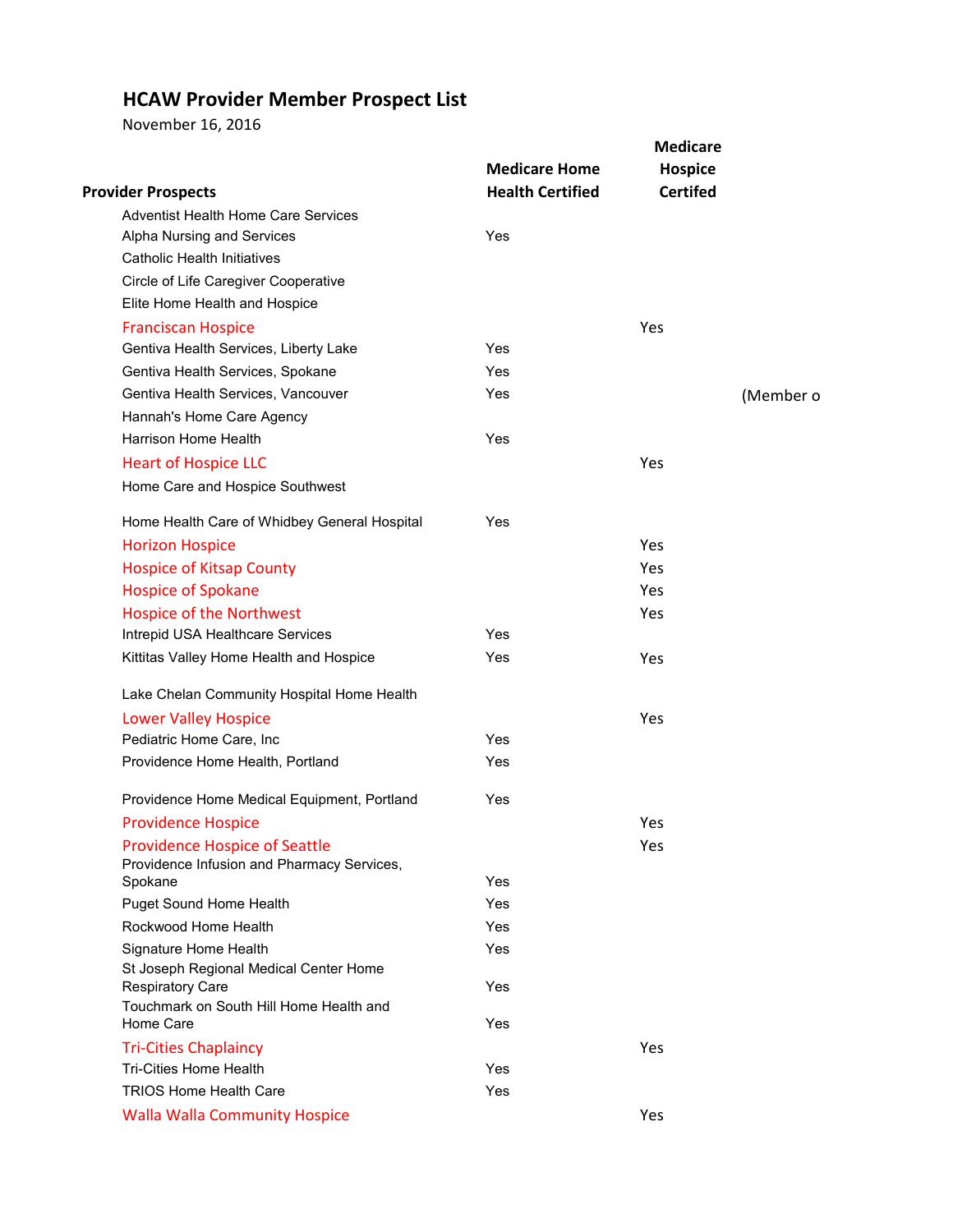| <b>Whatcom Hospice</b> | Yes |
|------------------------|-----|
|------------------------|-----|

27 Yes 13 Yes

*Blanks in either Medicare Certified column indicates no information on the State report*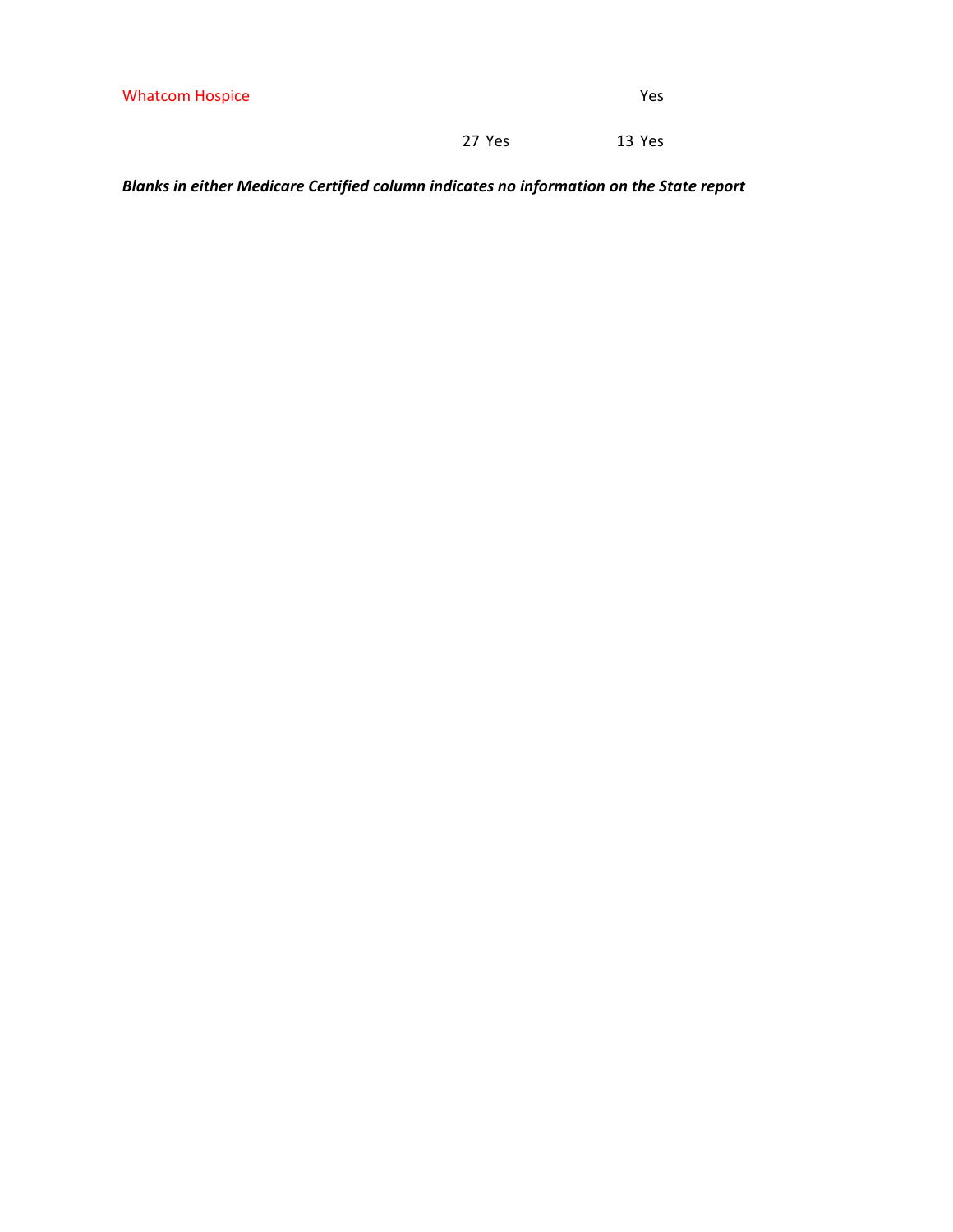# *2016 HCAW Board Retreat Action Item Tracking*

# **HCAW Pillars**

# **Next**

|           | <b>Action Item</b>                                                           | Who is Assigned | <b>Action Taken</b>                                                                                                                                                                                                          | <b>Report Due</b> |
|-----------|------------------------------------------------------------------------------|-----------------|------------------------------------------------------------------------------------------------------------------------------------------------------------------------------------------------------------------------------|-------------------|
| Education |                                                                              |                 |                                                                                                                                                                                                                              |                   |
|           | Continue to provide OASIS training<br>$1$ each year                          | <b>Doris</b>    | Scheduled with OA for June 2017: site<br>TBD                                                                                                                                                                                 |                   |
|           |                                                                              |                 | Board members to promote within<br>their own agencies and to medicare<br>certified "adoptees."                                                                                                                               |                   |
|           | 2<br>Advance "Healthcare @ Home" as a<br>way of delivering Care Coordination | Doris/Rob       | Board to have a meeting devoted to<br>determining how to promote this<br>concept as a Board and what that<br>means for our association. How can<br>we embrace "home care" that is<br>outside the current licensure laws, but |                   |
|           |                                                                              |                 | Broaden the concept and scope of<br>Healthcare at home through<br>presentations at the annual conference                                                                                                                     |                   |
|           |                                                                              |                 | Discuss with members at the annual<br>meeting, during Board outreach to<br>adoptees, during the networking<br>session at the Preconference?                                                                                  |                   |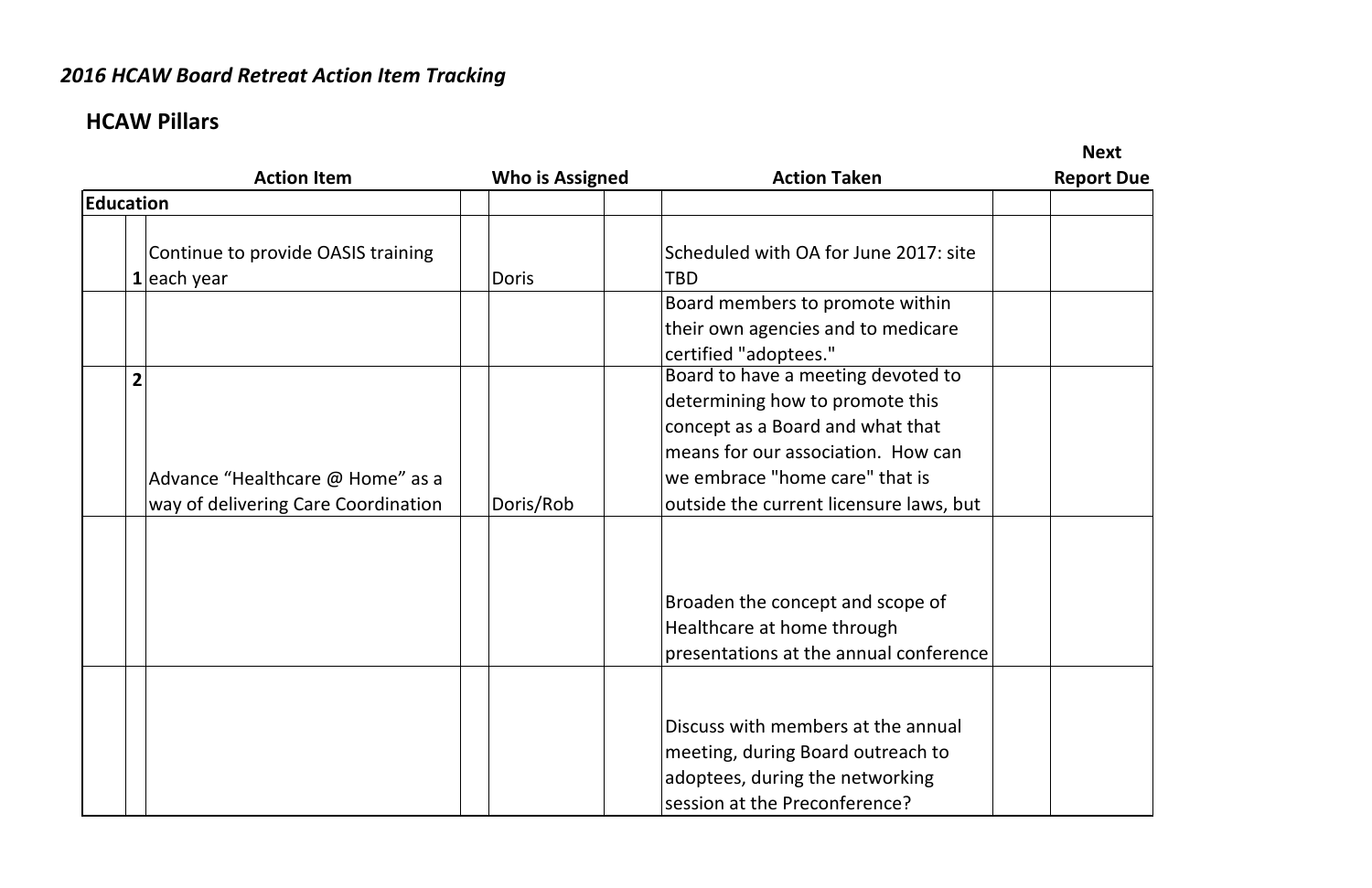| Consider forums that would<br>la.<br>linclude both Medicare Certified as<br>well as Private Duty providers |       | How/where to have this Forum: who<br>should be invited and included? EMT's,<br>Home Doctor, other? |           |
|------------------------------------------------------------------------------------------------------------|-------|----------------------------------------------------------------------------------------------------|-----------|
| Make certain this discussion<br>b <sub>1</sub><br>includes Patient Satisfaction                            |       |                                                                                                    |           |
| monitoring                                                                                                 |       | Board to further define/clarify                                                                    |           |
| <b>3 Provide Mandated Mental</b>                                                                           |       |                                                                                                    | completed |
| <b>Health/Suicide Prevention training</b>                                                                  | Doris | Scheduled for October 27                                                                           | 10/27     |
|                                                                                                            |       | Coordination with NAHC: tentatively                                                                |           |
| 4 Provide VBP phase II education                                                                           | Doris | planned for first quarter of next year.                                                            |           |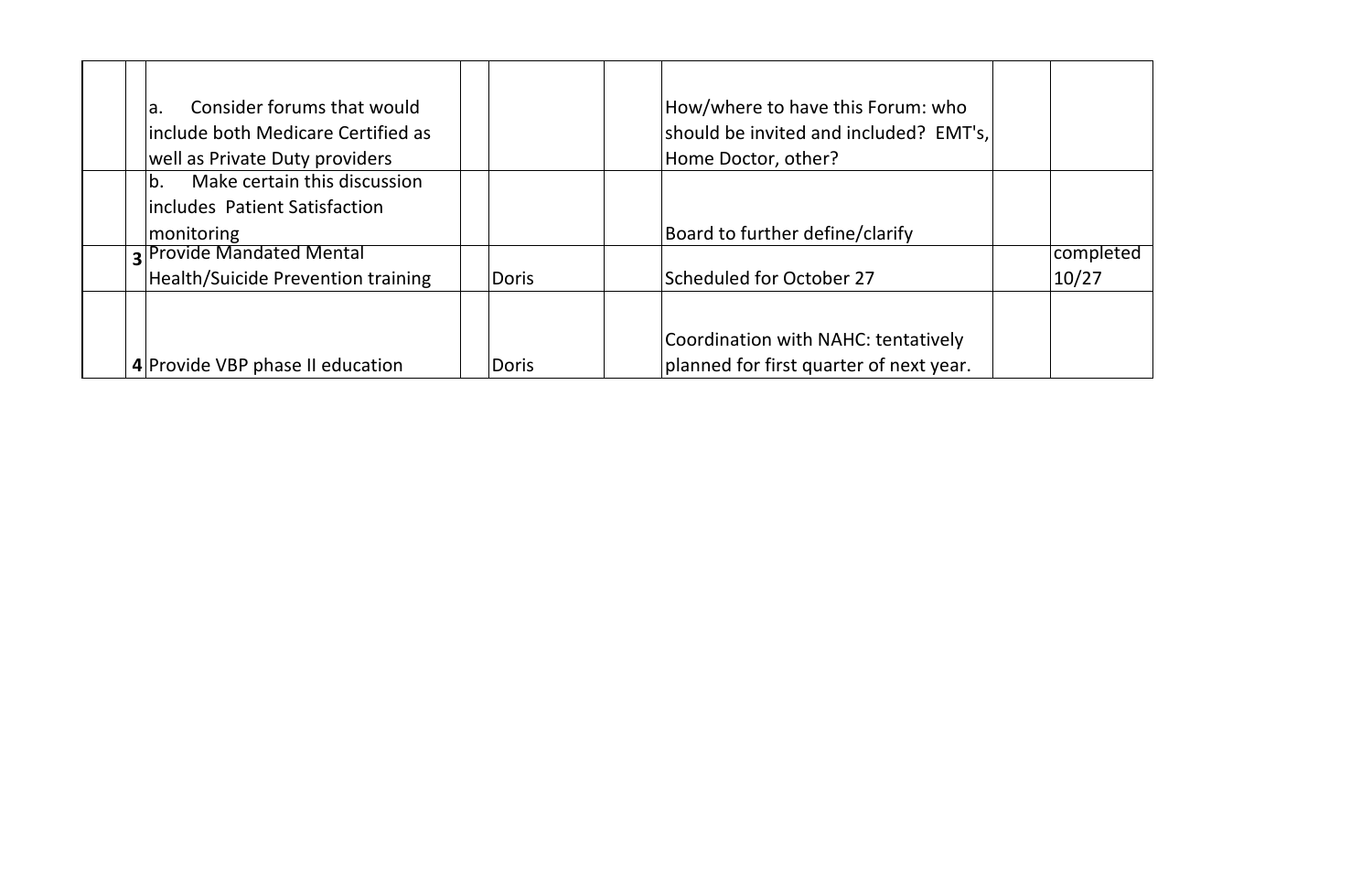| Community |                                                                                                  |                        |                                                                                                                                                                                                                                               |                   |
|-----------|--------------------------------------------------------------------------------------------------|------------------------|-----------------------------------------------------------------------------------------------------------------------------------------------------------------------------------------------------------------------------------------------|-------------------|
|           | <b>Action Item</b>                                                                               | <b>Who is Assigned</b> | <b>Action Taken</b>                                                                                                                                                                                                                           | <b>Report Due</b> |
|           | Building Value for all Home (Health)<br>based services (for members and non-<br>members alike)   | Rob/Doris              | Use next on site meeting: Board to<br>define "value" to members. How to<br>demonstrate and convey.                                                                                                                                            |                   |
|           | > Use building value as a Strategy to<br><b>Build Membership</b>                                 | John                   | Incorporate messaging into renewal<br>process                                                                                                                                                                                                 |                   |
|           |                                                                                                  |                        | Each Board member to write a<br>testimonial statement about the value                                                                                                                                                                         |                   |
|           |                                                                                                  |                        | Each Board member to "adopt" one<br>new member and one prospective                                                                                                                                                                            |                   |
|           | > Move away from the strategy of<br>building membership to generate<br>money for the association |                        | Incorporate messaging into renewal<br>process                                                                                                                                                                                                 |                   |
|           | Determine how HCAW defines<br>2 Community                                                        | TBD                    | At on site Board meeting? Does it<br>include all members, potential<br>members and current and potential<br>external partners, supporters and<br>benefactors? How do we interact with<br>different "communities" and what is<br>our priority? |                   |
|           | > Be inclusive of Independent<br>providers - individuals                                         |                        |                                                                                                                                                                                                                                               |                   |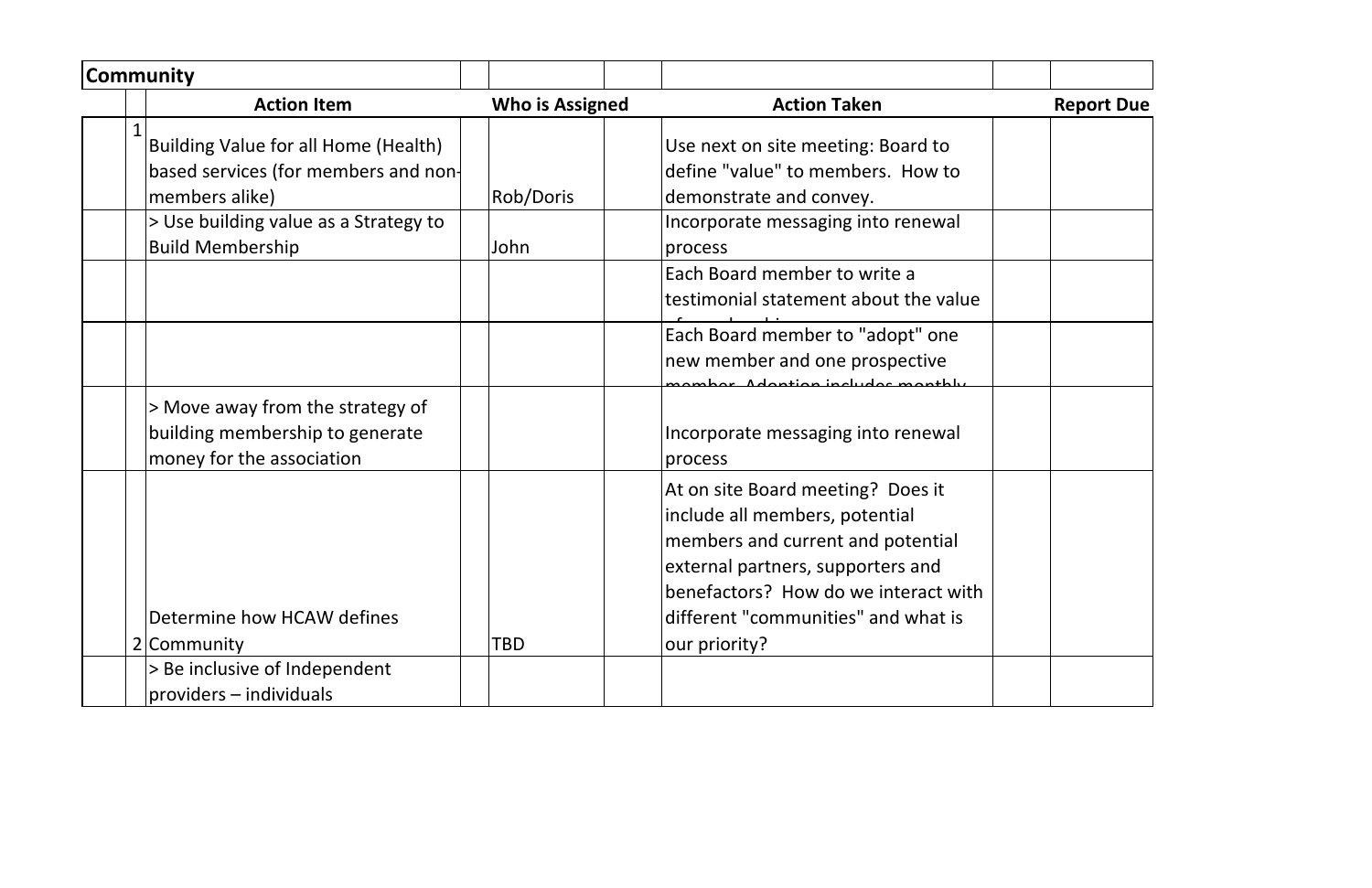| 3 Consider a joint meeting or co-<br>incident Annual Meeting with<br><b>Washington Home Care Association</b><br>and the Washington Hospice and<br>Palliative Care Association. | Doris/Brian/Rob |                                                       |  |
|--------------------------------------------------------------------------------------------------------------------------------------------------------------------------------|-----------------|-------------------------------------------------------|--|
| > Look to 2018 or 2019 as the<br>projected date so the appropriate<br>planning can take place.                                                                                 |                 | Plan a meeting before the first of the<br><b>year</b> |  |